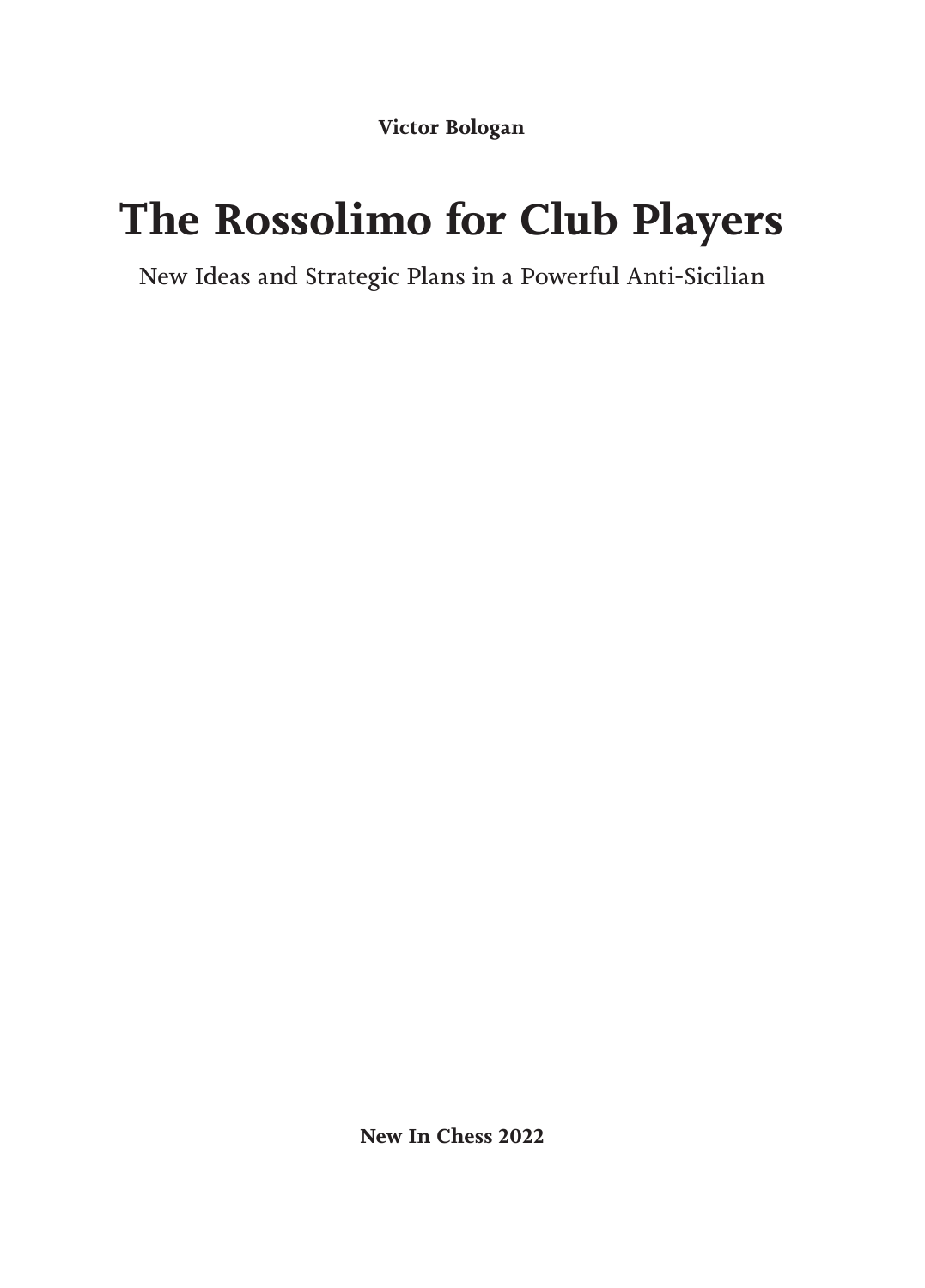# **Contents**

| <b>Chapter 1</b>                                               |
|----------------------------------------------------------------|
|                                                                |
| <b>Chapter 2</b>                                               |
|                                                                |
| <b>Chapter 3</b>                                               |
|                                                                |
| <b>Chapter 4</b>                                               |
|                                                                |
| <b>Chapter 5</b>                                               |
|                                                                |
| <b>Chapter 6</b>                                               |
|                                                                |
| <b>Chapter 7</b>                                               |
|                                                                |
| <b>Chapter 8</b>                                               |
|                                                                |
| <b>Chapter 9</b>                                               |
|                                                                |
| <b>Chapter 10</b>                                              |
|                                                                |
| <b>Chapter 11</b>                                              |
| The fianchetto with 4dxc6 and other sixth moves for Black  162 |
| <b>Chapter 12</b>                                              |
|                                                                |
| <b>Chapter 13</b>                                              |
|                                                                |
| <b>Chapter 14</b>                                              |
|                                                                |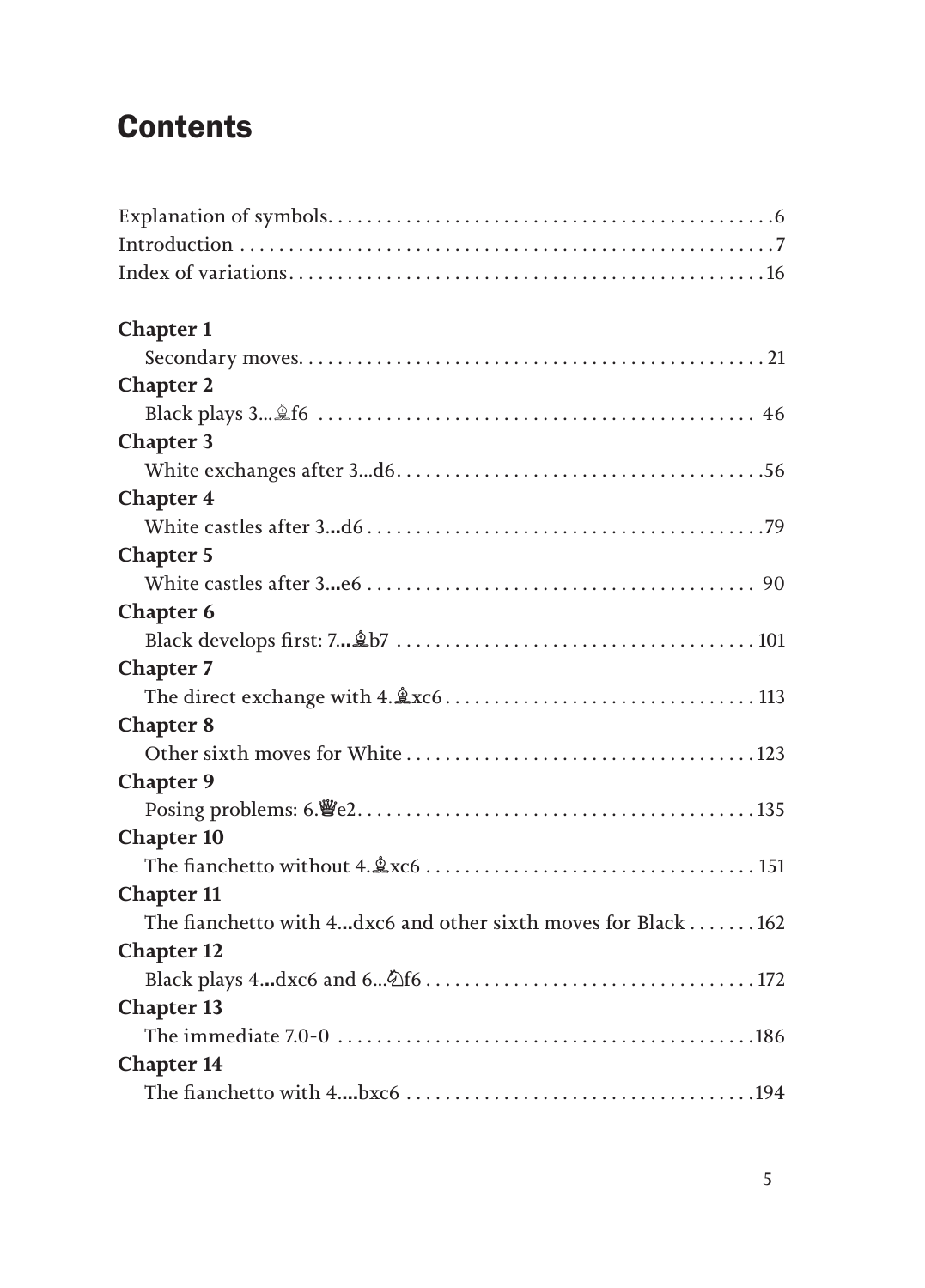| Chapter 15        |  |
|-------------------|--|
|                   |  |
| <b>Chapter 16</b> |  |
|                   |  |
|                   |  |
|                   |  |

# Explanation of symbols

#### The chessboard with its coordinates:



- $\Box$  White to move
- Black to move
- ♔ King
- ♕ Queen
- ♖ Rook
- ♗ Bishop
- ♘ Knight
- $\pm$  White stands slightly better
- $\overline{\overline{F}}$  Black stands slightly better
- White stands better
- $\overline{+}$  Black stands better
- White has a decisive advantage
- $-+$  Black has a decisive advantage
- balanced position
- ∞ unclear position
- ! good move
- !! excellent move
- ? bad move
- ?? blunder
- !? interesting move
- ?! dubious move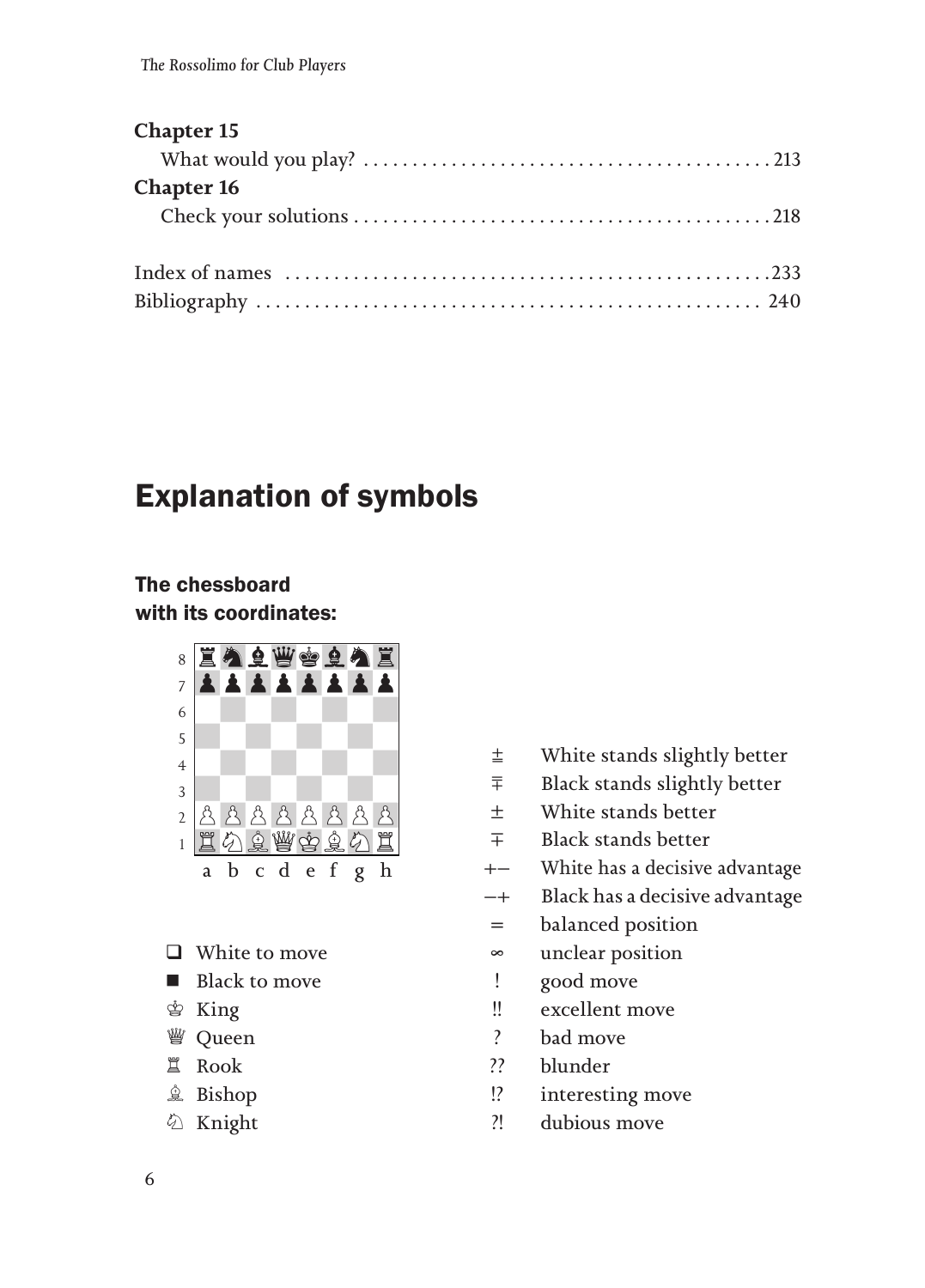### Introduction

Get away from theory! Find that uncharted path that leads to an advantage, whether on the clock, a psychological advantage or, best of all, a real chess advantage! A lot of water has passed under the bridge, chess analysts have all seen their moments of joy and disappointment in the quest for something new. It is thanks to these people that chess develops not only in depth (like, for example, in the main variations of the Sicilian), but also in breadth – it seems that all the possible moves have already been looked at.

In this book, we will examine the system 1.e4 c5 2. $\triangle$ f3  $\triangle$ c6 3. $\triangle$ b5 – one of a number of so-called 'secondary' continuations against the Sicilian Defence, which thanks to its deep positional basis has not only proved its right to exist, but has replaced the move 3.d4 in the repertoires of many elite grandmasters.



The system 1.e4 c5 2.♘f3 ♘c6 3.♗b5 followed by the exchange on c6 was taught to me and my comrades by the 'all-Moldavian trainer' Vyacheslav Andreevich Chebanenko. The idea of this original plan is to immediately spoil the opponent's pawn structure, try to create additional weaknesses and, ideally, to 'freeze' them. In this type of position, the white knights will be stronger than the black bishops.

In general, Chebanenko had very deeply worked-out Anti-Sicilian systems (Grandmaster Sergey Rublevsky has become a splendid successor to him in this regard). Some forty years have passed and Chebanenko's handling of the variations starting with 1.e4 c5 2.♘f3 d6 3.♗b5+ and 2... $\&c6$  3. $\&b5$  is still current. It is surprising, but not one of the main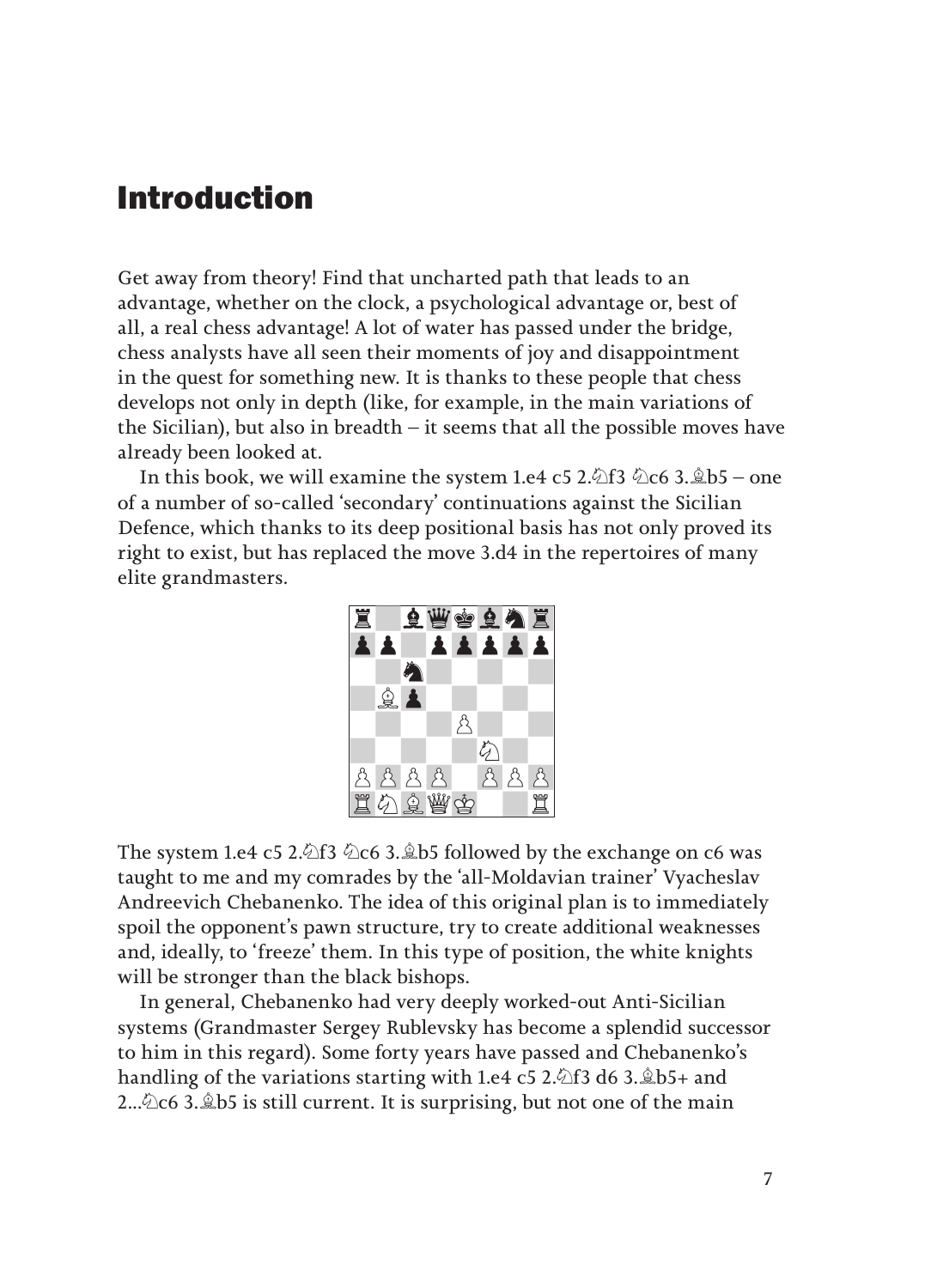theoretical lines has changed to this day! Take, for example, the unforced exchange 4.♗xc6 after 2...♘c6 3.♗b5 g6 – this is entirely to his credit. I remember how in 1986, my comrade from Moldava (later Israel) Grandmaster Misha Oratovsky returned from the Botvinnik-Kasparov school and said that the 13th World Champion had roundly criticised him for the move 4.♗xc6: why on earth surrender the bishop?! But less than ten years later, Kasparov himself was happily playing the same variation, and a further ten years later, we studied it in detail at a joint training session.

In his book *The Opening Revolution of the 1970s*, Garry Kasparov confirmed my story above: 'When at a session of the school I saw the move 4.♗xc6, I criticised it severely: "Can one really play chess like this?". Ever since my childhood I had had a fondness for bishops and here White also loses a whole tempo! For a long time I continued to have a negative view of this exchange, sharing Sveshnikov's opinion – "After 3...g6 only a madman could play 4.♗xc6". However, at the start of the 1990s, during some work with Makarychev, I revised my opinion of 4.♗xc6, began to analyse the system seriously and even use it myself'.

In Soviet chess literature, the variation 1.e4 c5 2.♘f3 ♘c6 3.♗b5 remained nameless and lived, if not in the backyard of theory, somewhere nearby. Not engaging in sharp duels in the main lines of the Sicilian with 3.d4 was somehow considered a sign of weak opening play. But even so, it was occasionally played, not only by amateurs, but also by masters and grandmasters, including some top players – Tal, Spassky, the young Karpov, even Botvinnik and Fischer. I myself did not even suspect at that stage that in the West the system was named after Rossolimo, as in our country this player was long forgotten. And that is a shame, as his biography deserves a section to itself.

Nicolas Rossolimo was born on February 28, 1910 in Kyiv, the capital of Ukraine, which was then part of the Russian Empire. His father, the artist Spiridon Rossolimo, was Greek by nationality, and his mother Ksenia Nikolaevna (née Skogarevskaya) was Ukrainian. Nicholas' uncle, Grigory Rossolimo, was a well-known neurologist and psychiatrist, who founded and funded the first clinic for childhood nervous diseases in Russia. After the revolution he donated it to Moscow University. One of the streets in the Khamovniki district of Moscow, where many hospitals and hospitals are located, is named after him.

In 1920, Spiridon Rossolimo left for America, and little Nicolas and his mother moved to Moscow. Here he spent his youth: he became the champion of the capital among schoolchildren, and also began to sketch.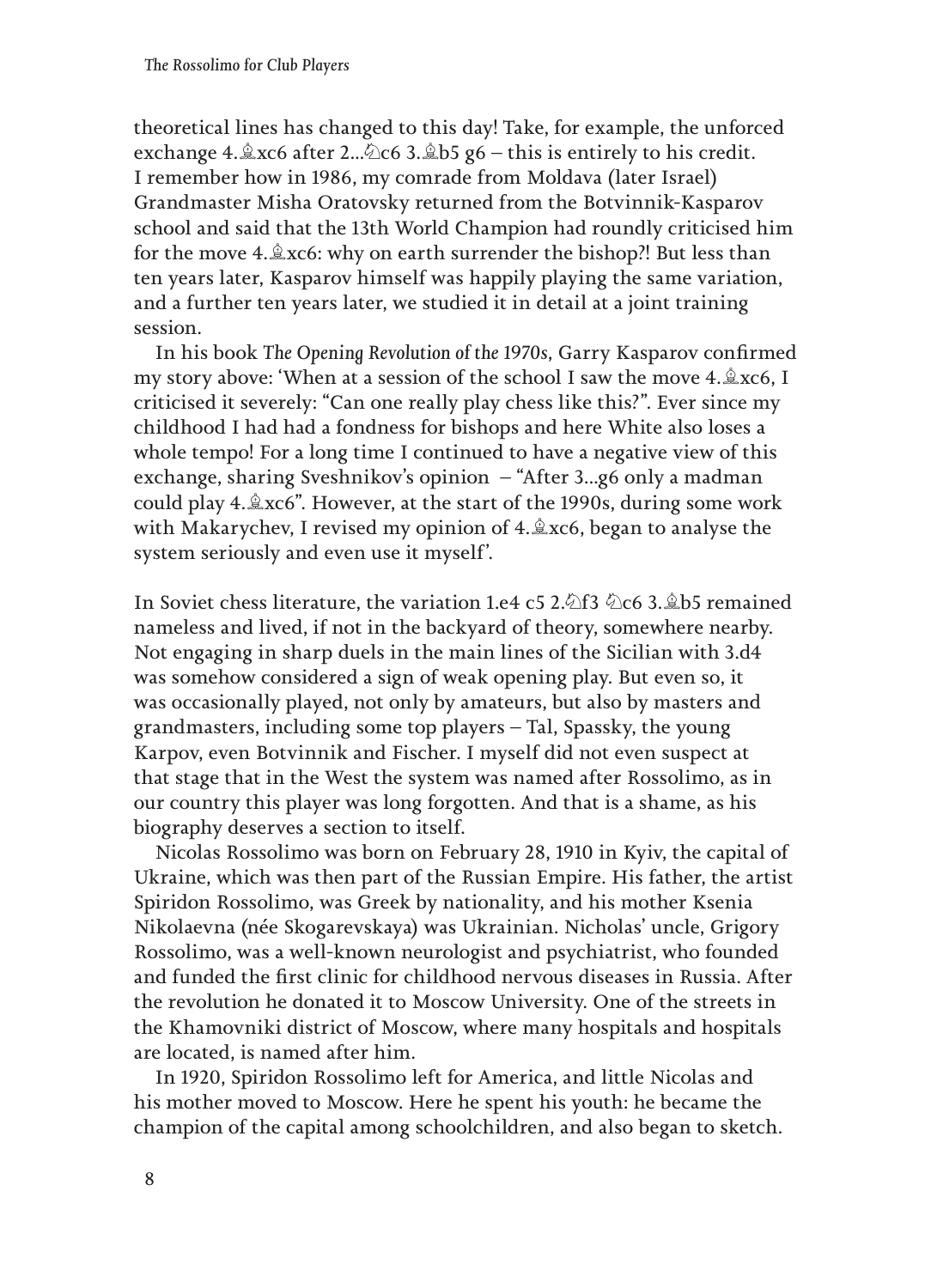Apparently, his chess development was quite slow (at least in comparison with Botvinnik, who was a year younger, but already a prominent force at the age of 16 to 18 years old), and in the Soviet period Rossolimo did not achieve many successes. In 1929, thanks to his father's nationality, Nicolas left the Soviet Union, settled in Paris and soon became one of the strongest French masters. In the mid-30s, he was the undisputed Champion of Paris, and in total he won the Parisian championship ten times. In 1938, at a tournament in the French capital, Rossolimo took second place, only behind Capablanca. Apparently, Nicolas reached the peak of his practical strength in the years immediately following World War II: in 1948 he became the champion of France and tied two matches

with Savielly Tartakower; 6:6 in 1948 (+1 -1 =10) and 5:5 in 1949 (no draws!). Europe, exhausted by the war, was clearly not up to organising much chess, but, nevertheless, Rossolimo embarked on the difficult path of a professional chess player. He never managed to enter the world elite, successes were interspersed with mediocre results, but still he won prizes in international tournaments more than once and won many brilliancy prizes. He valued those awards especially highly. In 1950, FIDE awarded Rossolimo the title of International Master, and in 1953, Grandmaster.



Nicolas Rossolimo

#### In 1952, Nicolas Rossolimo moved

to the United States with his wife and son. Tournaments in America were held much less frequently than in Europe, and Rossolimo had to adopt many professions to feed his family: he worked as a car washer, a hotel messenger, a taxi driver (for 15 years!), and also played the accordion and sang. In 1955, in the US Open Championship, Rossolimo shared first and second places with Reshevsky and was declared the winner on tie-break. He represented the French team at the Olympiad twice and the US team three times.

Rossolimo founded the 'Chess Studio' in Manhattan – a kind of café where you could not only drink and eat, but also buy chess literature and play chess, even – for a small fee – with the owner of the establishment. Despite the fact that he had to play mainly with amateurs, Rossolimo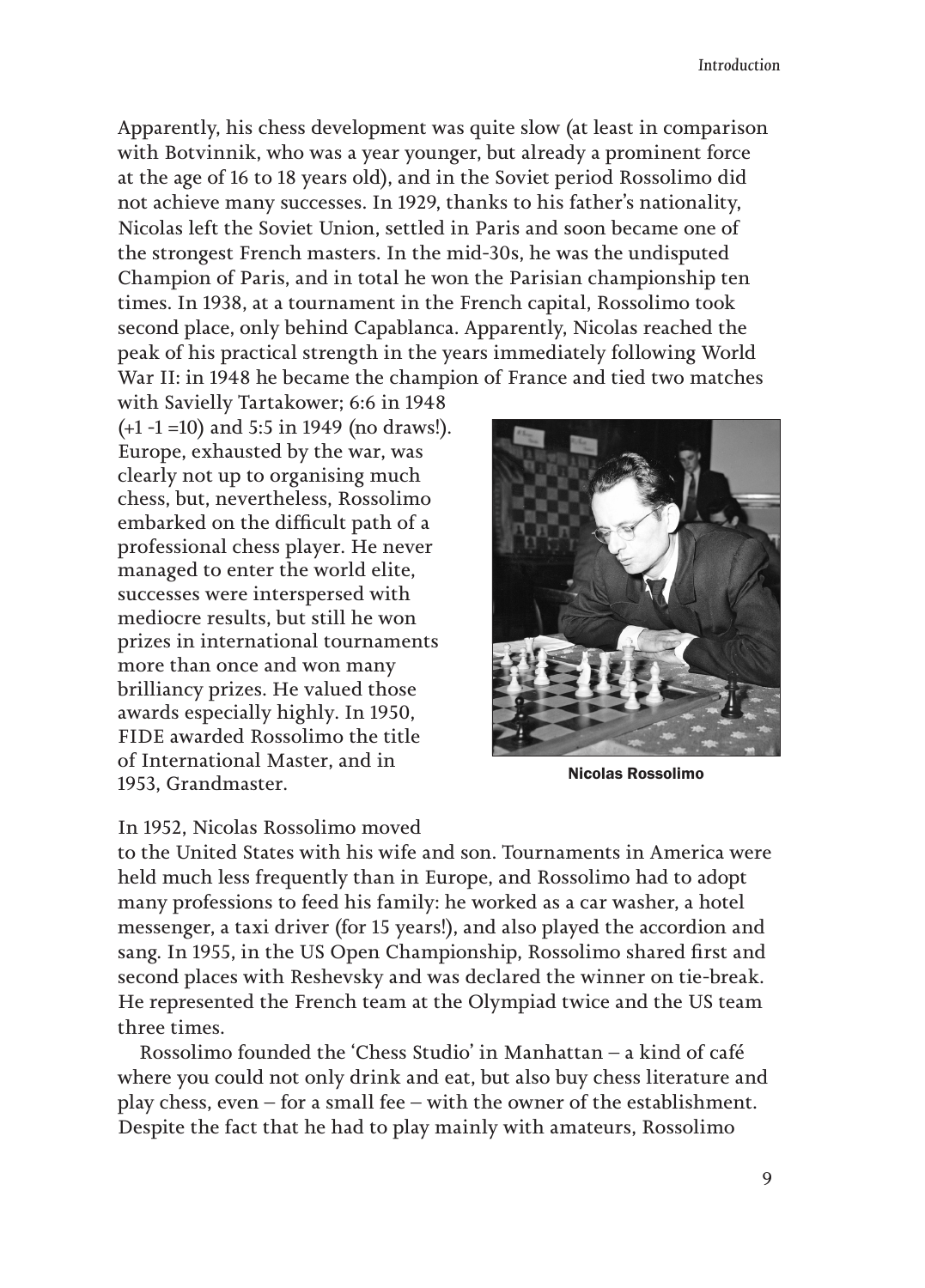retained great practical strength until the last days of his life. In 1975, shortly before his death, he took third place in a major open tournament in New York. Nicolas Rossolimo was a multi-talented person: he spoke five languages fluently, had a brown belt in judo, released a record of songs performed by himself (its cover was designed by the great artist and chess master Marcel Duchamp), and wrote two books. He also developed several opening variations, including the system with 3.♗b5 in the Sicilian Defence, which is the subject of this book.

#### Nicolas Rossolimo Alberic O'Kelly de Galway Oldenburg 1949

1.e4 c5 2.♘f3 ♘c6 3.♗b5 g6 4.0-0 ♗g7 5.c3 e6?! 5...♘f6. 6.d4 cxd4 7.cxd4 *₩b6 8.* 2a3 2xd4?



 $9.$  $0.9c4!$   $0.41c4$   $10.$   $8x63$   $8c7$ 11.♗f4 e5 12.♘xe5! ♗xe5 13.♖ac1

♕b8 14.♖xc8+! ♕xc8 15.♗xe5 f6 16.♗xf6 ♘xf6 17.♕xf6 ♖f8 18.♕e5+ **空d8 19. 曾g5+ 空e8 20. Lc1 曾d8** 21.♕e5+ ♕e7



22.♗xd7+! ♔f7 23.♗e6+ ♔e8 24.♖c7 Black resigned.

In general, if you look into a large database, you can see that the move 3.♗b5 was used at tournaments in Amsterdam and London back in the 'prehistoric' year of 1851. But it is impossible to find a theoretical background in those games: people played it as they saw fit, with no clear consistent ideas. Simon Winawer tried to interpret this scheme in a modern way for the first time in his game against Mikhail Chigorin (London 1883) – in response to 3...e6, he immediately took on c6 and tried to get a blockaded position, but soon blundered the central pawn and lost ingloriously.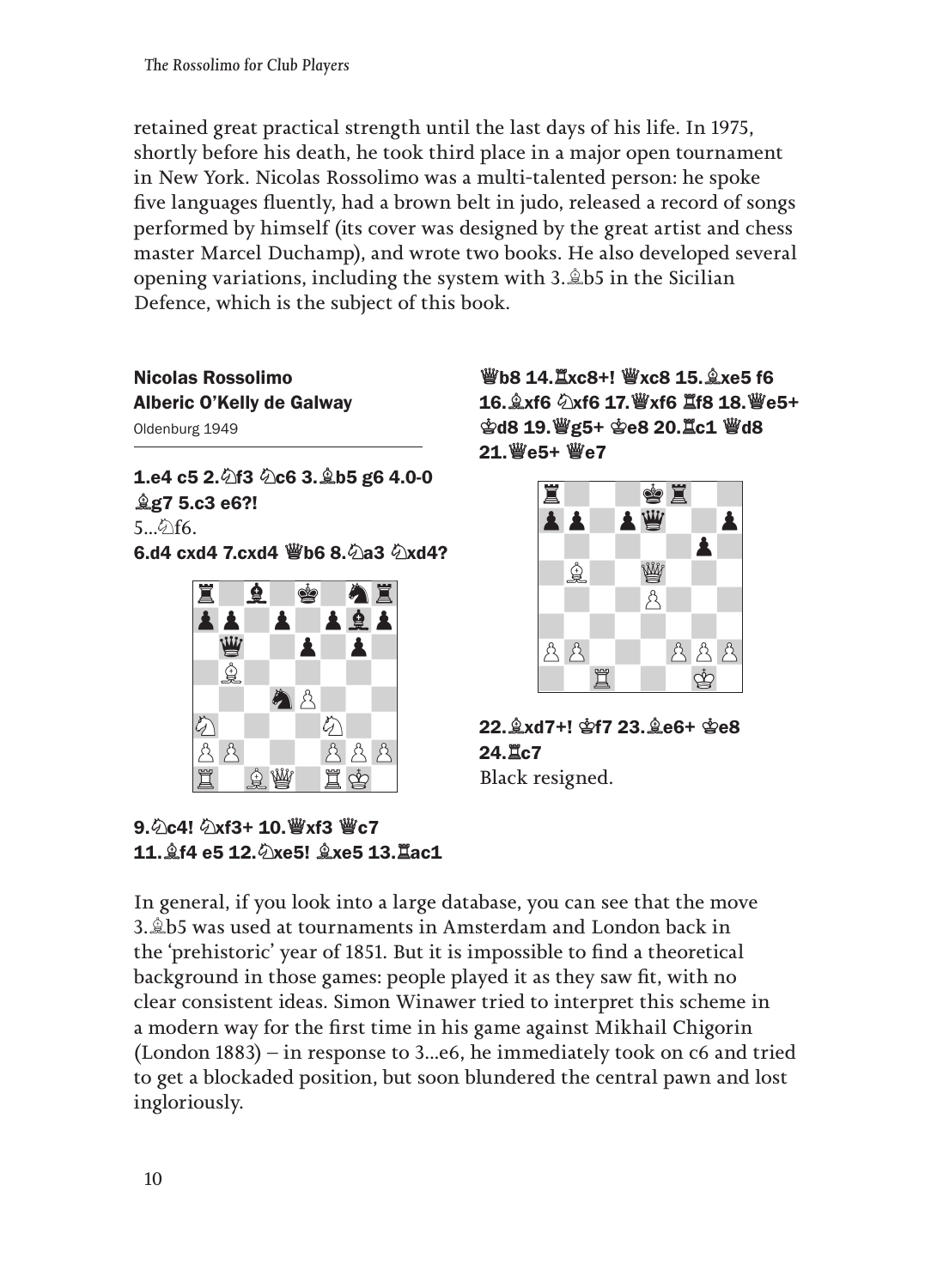In subsequent years, the 3.♗b5 system occasionally occurred in the games of such well-known players and theorists as Alapin, Schiffers, Nimzowitsch, Sämisch and Tartakower. As we have already noted, Rossolimo played two matches against the latter, and they also met several times in Parisian tournaments. It seems likely that the creative communication between the two grandmasters helped the development of the system, to which both of them were partial.

In Soviet tournaments, the move  $3.\hat{\otimes} 5$  also found its adherents – it was played by David Bronstein, Bukhuti Gurgenidze, Rashid Nezhmetdinov, Evgeny Vasiukov and Anatoly Lutikov.

### David Bronstein Efim Geller

Gothenburg 1955

1.e4 c5 2.♘f3 ♘c6 3.♗b5 g6 4.c3 ♗g7 5.d4 ♕b6 6.a4 cxd4 7.0-0 a6 8.♗xc6 ♕xc6 9.cxd4 ♕xe4 10.♘c3 ♕f5 11.♖e1 d5 12.a5 ♗d7 13.♕b3  $\Diamond$ f6



#### 14.♖e5! ♕d3

- 14... 曾g4 15.h3+-. 15.♖xe7+! ♔xe7
- 

15...♔f8 16.♖xf7+! with a decisive advantage for White. 16.♘xd5+ ♘xd5 17.♕xd3 f6 18.♗d2 ♔f7 19.♕b3 ♗c6 20.♘e1 ♖he8 21.♘d3 ♖e6 22.♖c1 ♗f8? 23.♖xc6 Black resigned.

Evgeny Vasiukov Dragoljub Velimirovic Tbilisi 1973

1.e4 c5 2.♘f3 ♘c6 3.♗b5 e6 4.♗xc6 bxc6 5.0-0 *We7* 6.d3 d6 7. *Qc3 Qf6* 8. @e2 e5 9. 2h4 g6 10.f4 exf4 11.e5 dxe5 12.♗xf4 ♘d7 13.♖ae1 ♗g7 14.♘f3 f6 15.♘e4 0-0 16.♗e3 ♖e8



#### 17.g4!? f5 18.gxf5 gxf5 19.♘fg5 ♘f6 20.♘xf6+ ♗xf6 21.♕h5 ♖e7 22.♘xh7! ♖g7+

22...♖xh7 23.♕e8+ ♔g7 24.♖e2. 23.♔h1 ♕f7 24.♘xf6+ ♕xf6 25.♖g1 Black resigned.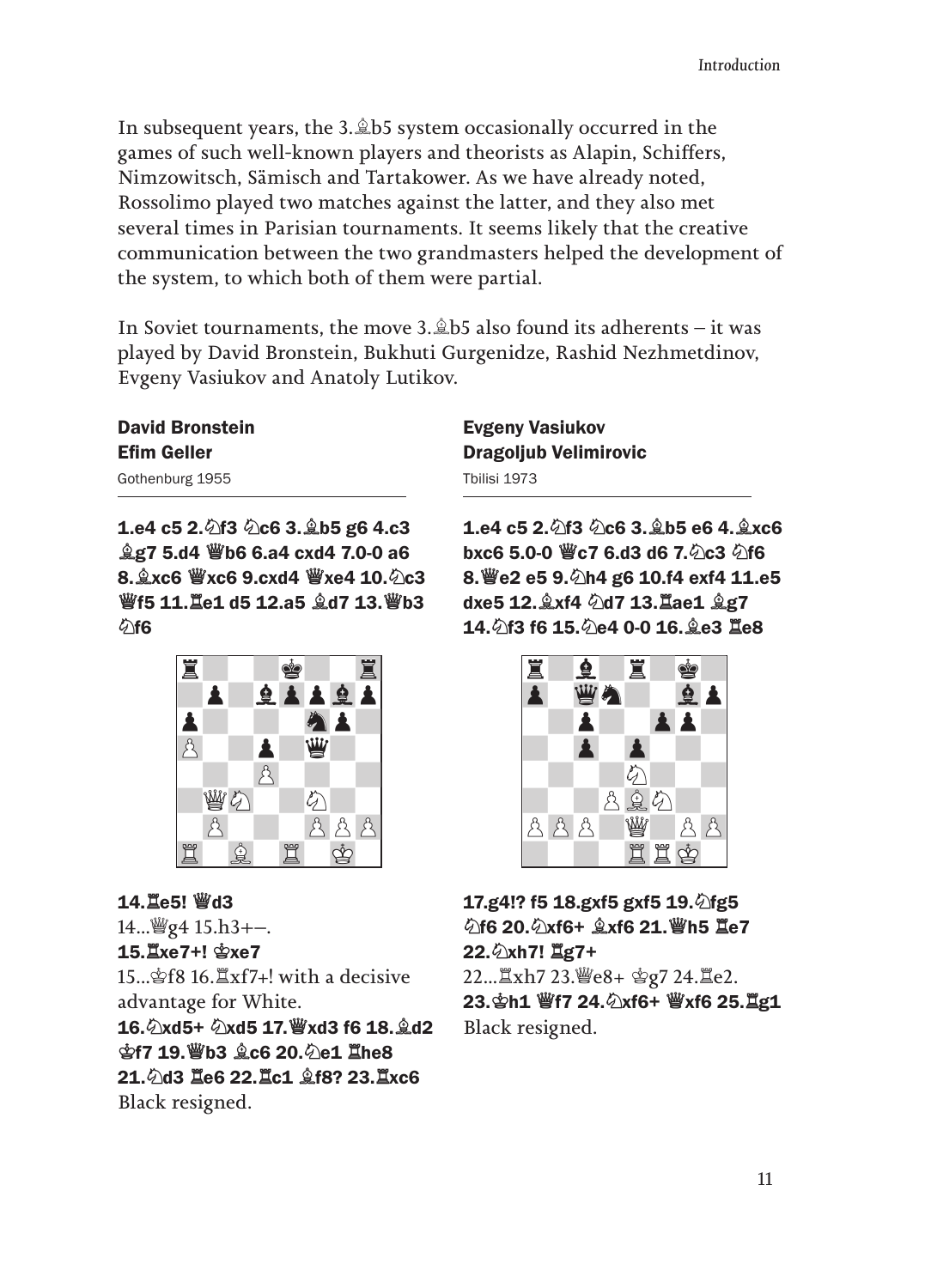*The Rossolimo for Club Players*

Anatoly Lutikov Oleg Romanishin USSR 1968

 $1.64$  c5 2. $\sqrt[3]{13}$   $\sqrt[3]{66}$  3. $\frac{6}{5}$  b5  $\frac{10}{5}$  c7 4.0-0 a6 5.♗xc6 ♕xc6 6.d4 cxd4 7.♘xd4 **Wez** 8. 2 c3 e6 9.e5 2 e7? 9...d6.



10. 2db5! axb5 11. 2xb5 ₩a5 12.♘d6+ ♔d8 13.♘xf7+ ♔e8 14. hd6+ \$d8 15. \$d2 Wc7 16. hf7+ ♔e8 17.♘xh8 ♕xe5 18.♗c3 ♕f5 19.♖e1 ♘d5 20.♗d4 ♘f6 21.♖e5 ♕f4 22.g3 ♕h6 23.h4 g6 24.♕f3 ♗e7 25.♖e4 ♕f8 26.♖f4 ♖a4 27.♕c3! Black resigned.

I think it was thanks to grandmaster Anatoly Lutikov that this system became well known in Moldova, and the 'coach of all Moldovans' (and mine too) Vyacheslav Chebanenko took up its further development. Vyacheslav Andreevich, in response to 3...g7-g6, 3...d7-d6 and 3...e7-e6, recommended immediately taking on c6, creating doubled pawns for the opponent. He considered this circumstance to be a significant disadvantage of Black's position, mainly because the doubled pawns are inactive. Yes, they also have their advantages – for example, the doubled pawns reliably cover the central squares d5 and d4, but it is difficult for them to move, so they can easily become an object of attack. If Black captures on c6 with the b-pawn, then White tries to remove the enemy's d-pawn (for example, in response to ...d7-d6, play e4-e5, insistently offering an exchange on e5). And in the case of ...d7xc6, Black is already deprived of the pawn advantage in the centre.

At the end of the 20th century and beginning of the 21st century, great contributions to the development of the system were made by Michael Adams and Sergey Rublevsky. Nor can one overlook the triumphant return of the 11th World Champion Bobby Fischer in 1992, when he not only defeated Boris Spassky in their match, but also showed a new positional approach to the system with 3.♗b5.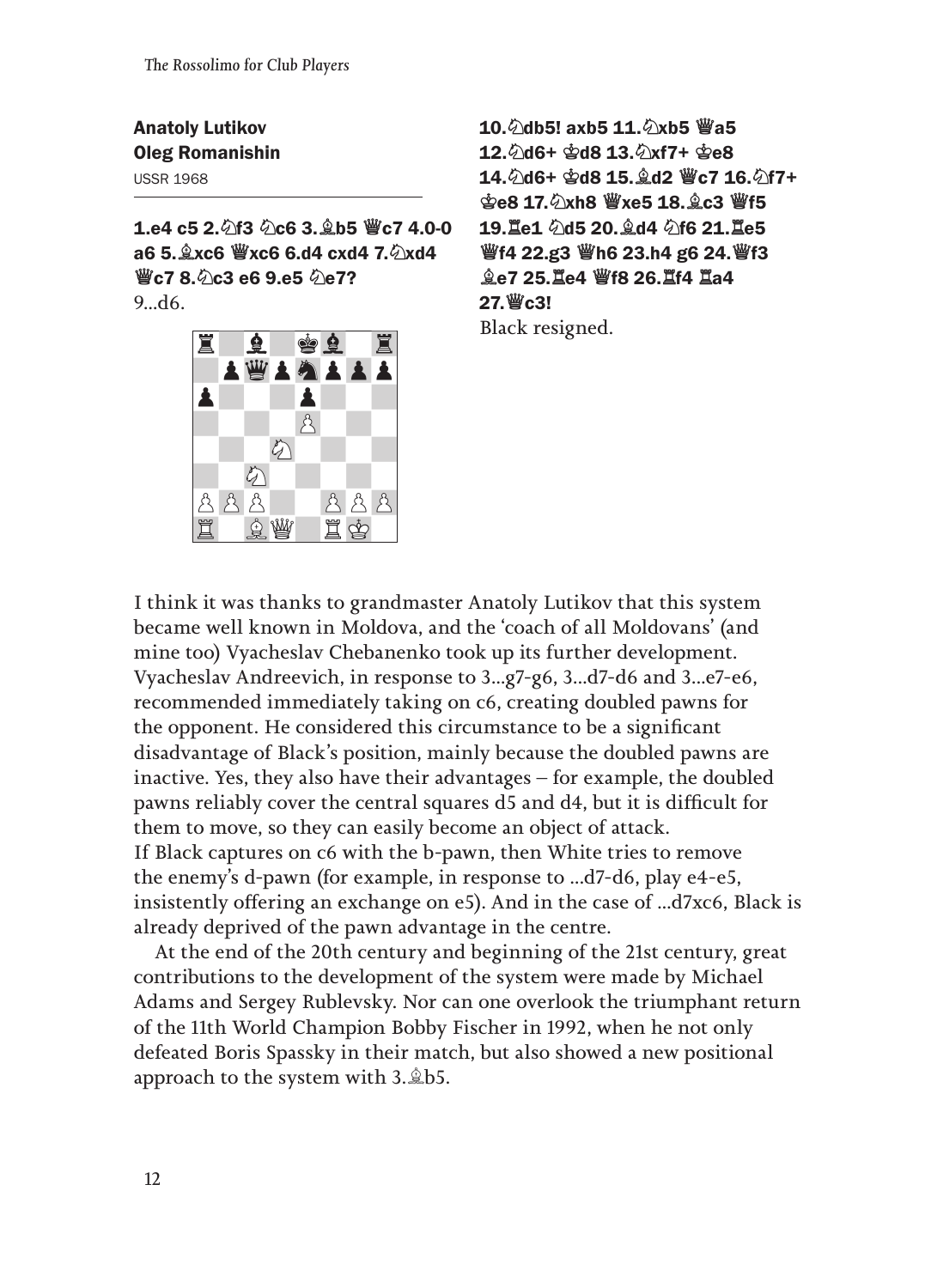| <b>Bobby Fischer</b>              | 2785 |
|-----------------------------------|------|
| <b>Boris Spassky</b>              | 2560 |
| Sveti Stefan/Belgrade 1992 (m/11) |      |

#### 1.e4 c5 2.♘f3 ♘c6 3.♗b5 g6 4.♗xc6 bxc6 5.0-0 ♗g7 6.♖e1 e5

Nowadays Black prefers the move  $6...\&0h6.$ 



#### 7.b4!?

Here is Fischer's idea! The usual continuation is 7.c3  $\&e$  8.d4 cxd4 9.cxd4 exd4 10. 2xd4 0-0 11. 2c3 with a small initiative for White. 7...cxb4 8.a3 c5?!

Accepting the pawn sacrifice is dangerous because of the weakness of the a3-f8 diagonal, but more solid was  $8...b3$  or  $8...\odot9e7$ .

9.axb4 cxb4 10.d4 exd4 11.♗b2 d6 12. 2xd4 Wd7 13. 2d2 *Lb7* 14. 2c4  $$h6$ 



15.  $\sqrt{5!}$  \$xb2 16.  $\sqrt{6}$  cxd6+  $\div$  f8 17. 2xh6 f6 18. 2df7 Wxd1 19. Laxd1 ♔e7 20.♘xh8 ♖xh8



21.♘f5+! gxf5 22.exf5+ ♗e5 23.f4 ♖c8 24.fxe5 ♖xc2 25.e6 ♗c6 26.♖c1 ♖xc1 27.♖xc1 ♔d6 28.♖d1+ ♔e5 29.e7 a5 30.♖c1 ♗d7 31.♖c5+ ♔d4 32.♖xa5 b3 33.♖a7 ♗e8 34.♖b7 ♔c3 35.♔f2 b2 36.♔e3 ♗f7 37.g4 ♔c2 38.♔d4 b1♕ 39.♖xb1 ♔xb1 40.♔c5 ♔c2 41.♔d6 Black resigned.

Over the past ten to twelve years, the Rossolimo System has been actively developed and today it is firmly included in the repertoire of all elite chess players who play 1.e4 with White, and not only the elite, of course. I hope the first edition of this book, which was published in 2011, played a role in this growth in popularity. In 2012, the system was tested in the World Championship Match between Vishy Anand and Boris Gelfand; both of these outstanding chess players gave a great impetus to the development of the system. So, thanks to the efforts of Gelfand, and later his younger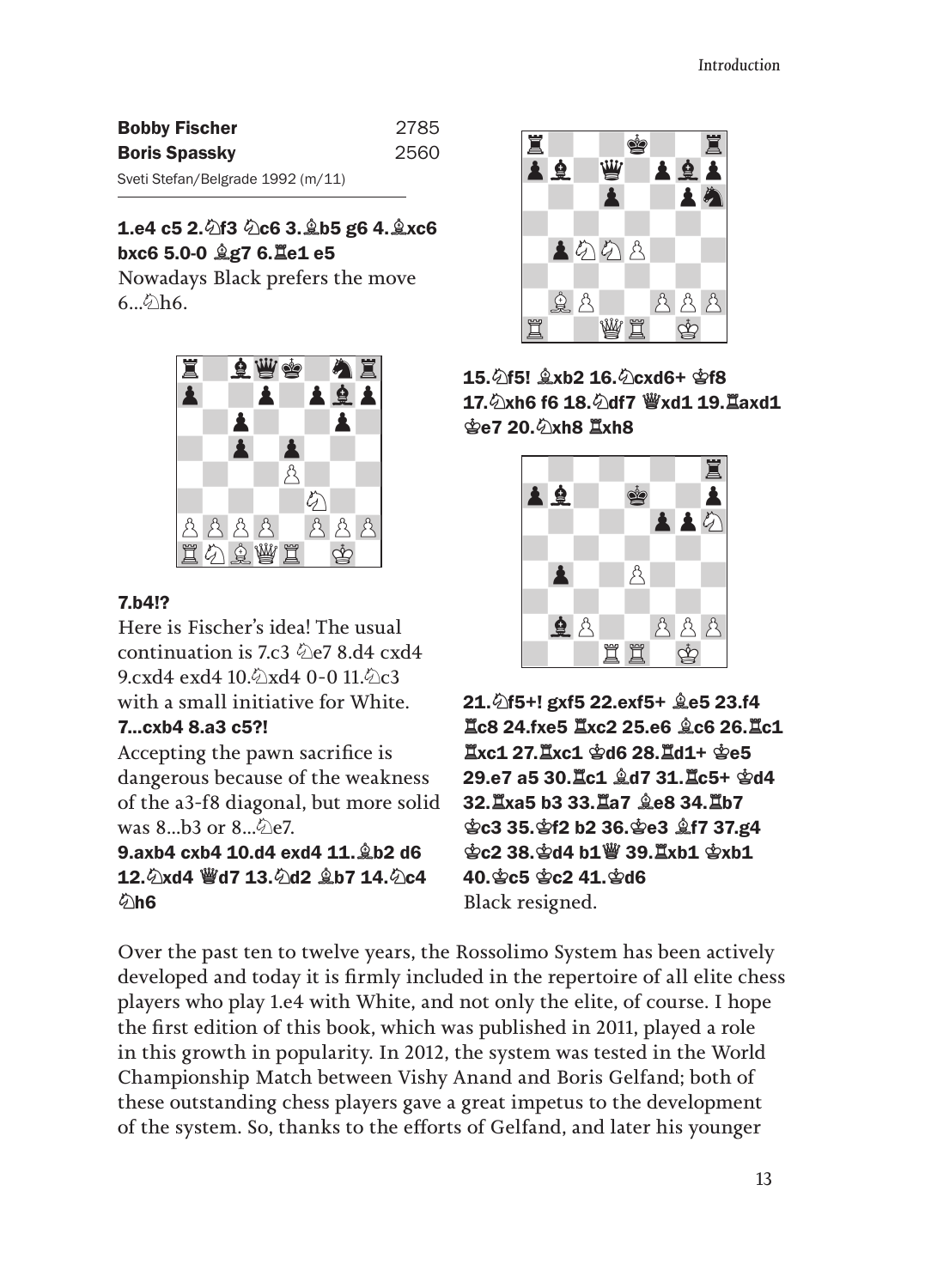comrade Daniil Dubov, several variations have appeared where the game goes 'move by move'. By the way, Boris himself had problems more than once facing the Rossolimo, primarily in games against Vishy.

I should note that White is not at all obliged to go for long forced variations, where everything is decided by memory and the quality of home preparation – he has worthy alternatives. So, despite the large number of games and the proliferation of theory, the system remains absolutely relevant. I always feel very confident in the Rossolimo System, because you can 'play by hand' there. There are not a lot of 'fast-&-furious' lines, you can build the game according to general schemes. Summing up, the picture remains the same as many years ago.

The Rossolimo System suits competent positional chess players very well. And not only professionals, but also amateurs, the so-called club players. It does not require a lot of memory. If you play some kind of

weekend tournament, you can quickly review this variation, or even not review it: if you remember the ideas, then this, in principle, is enough to play the system even at the grandmaster level. In this case, we return to the principles of building an opening repertoire from Vyacheslav Andreevich Chebanenko: so that all variations can be remembered and never



The author with Vyacheslav Andreevich Chebanenko in 1992.

forgotten. Wake me up in the middle of the night and I will calmly play all of Chebanenko's openings!

These days it's hard to promise a big advantage for White in almost any opening. But still there is such a thing as pressure, human psychology. For example, a computer can easily hold this or that position, but it will not be easy for a human. In this book, we show fighting methods, typical tricks, 'life hacks'. Our task is to help the player playing White to put the maximum number of problems in front of his opponent.

The theory is now rapidly developing in all directions. People are always looking for where to stray away from theory in order to try, if not to surprise the opponent, then at least to avoid a forced draw in the opening. This is the tendency of world chess: to try to transfer the weight of the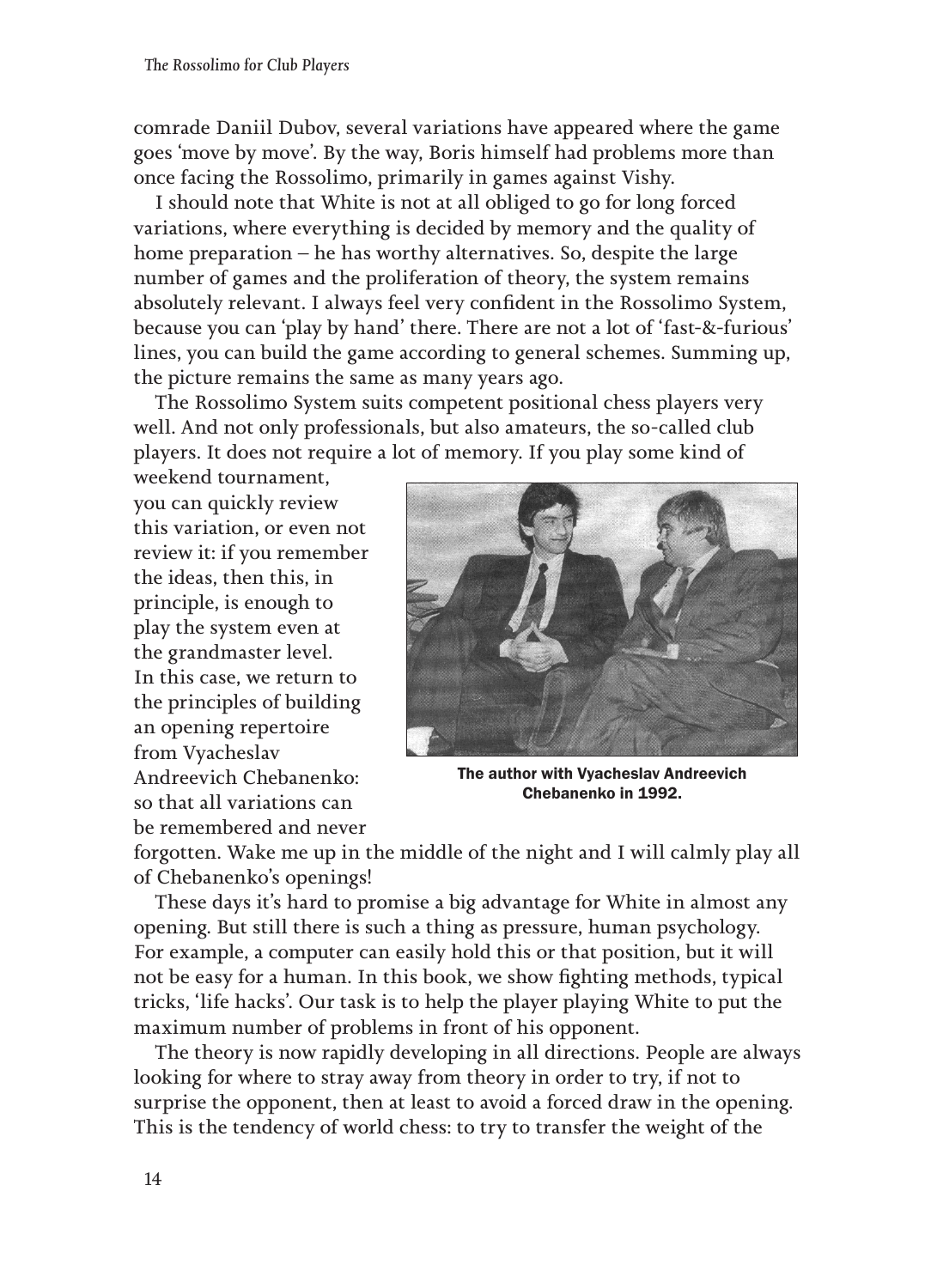struggle to the middlegame, to get some kind of strategic position, and to fight for the centre and for the initiative at a 'slower' pace. Therefore, strategically solid schemes are becoming more in demand.

The Rossolimo System fully complies with these requirements. There is no particularly hard 'junction' in the opening. The game quickly turns into a middlegame, and there the struggle of plans already begins.

The author expresses the hope that this book will benefit, first of all, club-level players, but even stronger players will find something interesting. They will be able to take it as a basis and use the computer to look for more or less original ideas that can work in at least one game. This is how everyone works now: they try to set a task for the opponent in the opening, the so-called 'test'. Faced with a novelty, a human chess player at least will spend a lot of time, and maybe will still not find the strongest continuation. However, even without our help, strong chess players know perfectly well how to work on the opening!

This book is addressed primarily to those who want to use the Rossolimo System for White. However, Black will also benefit from it: all the most dangerous plans for White are considered here, and side variations can be easily and quickly studied on your own. Lastly, this edition adds a c2-c3 plan against all of Black's plans.

In conclusion, I would like to thank my friend International Master and well-known journalist Vladimir Barsky for his help in working on this book.

*Viorel Bologan, Doha, March 2022*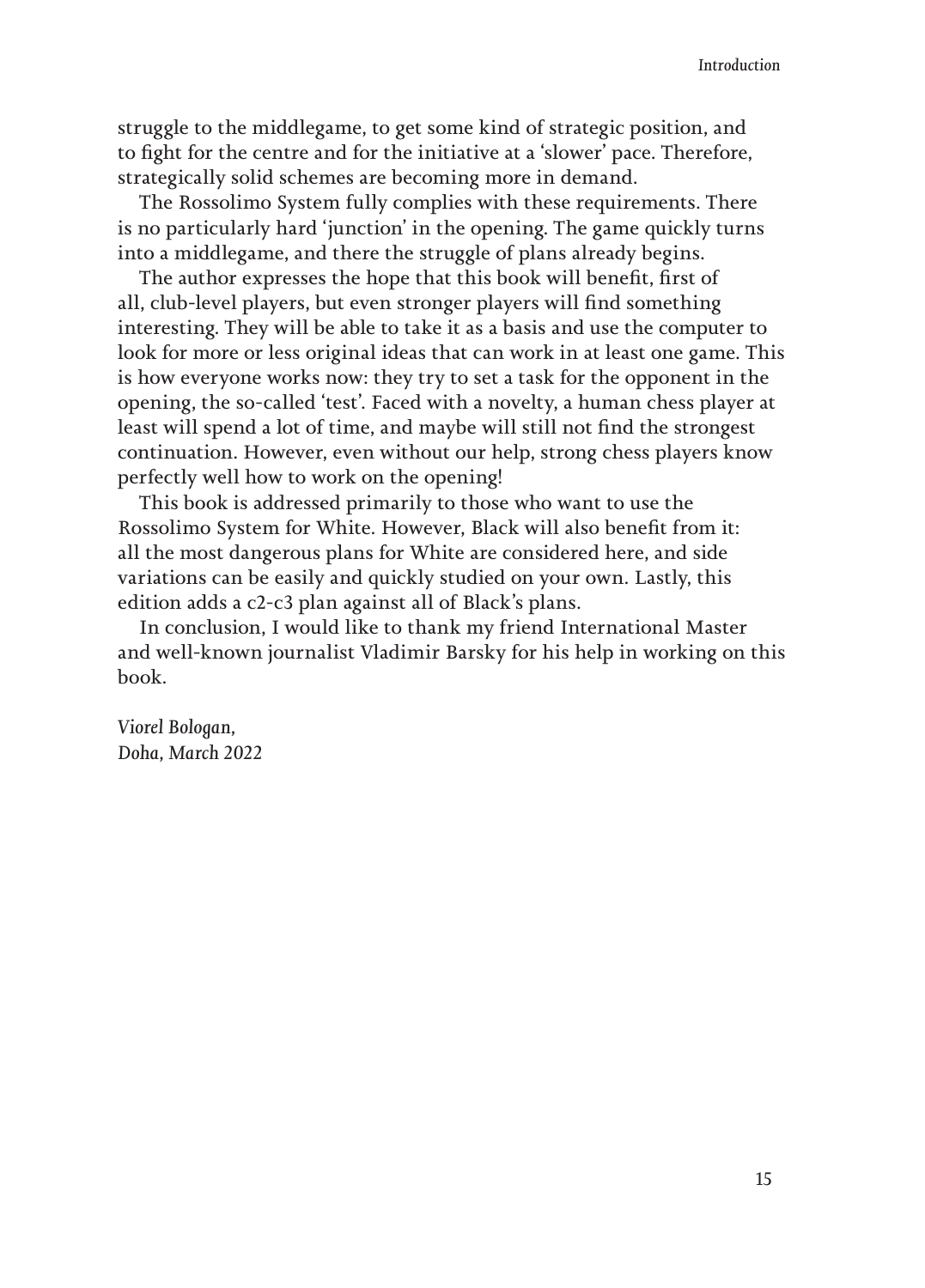# Index of variations (numbers refer to pages)

#### Chapter 1 - 1.e4 c5 2. 4f3 4c6 3. 克b5



| $4$ a $632$ |
|-------------|
|             |
|             |
|             |
|             |

#### Chapter 2 - 1.e4 c5 2. 43 4c6 3. 8b5 4f6



| $4\textcolor{red}{\odot} \textcolor{red}{\text{d}} \textcolor{red}{4} \textcolor{black}{\ldots} \textcolor{red}{\ldots} \textcolor{black}{\ldots} \textcolor{black}{\ldots} \textcolor{black}{\ldots} \textcolor{black}{\ldots} \textcolor{black}{\ldots} \textcolor{black}{\ldots} \textcolor{black}{\ldots} \textcolor{black}{\ldots} \textcolor{black}{\text{d}} \textcolor{black}{8}$ |
|-------------------------------------------------------------------------------------------------------------------------------------------------------------------------------------------------------------------------------------------------------------------------------------------------------------------------------------------------------------------------------------------|
| $4.\&\text{xc6 bxc6}49$                                                                                                                                                                                                                                                                                                                                                                   |
|                                                                                                                                                                                                                                                                                                                                                                                           |
| $5\&\&\&4\&6.h3\&\dots\&\dots\&51$                                                                                                                                                                                                                                                                                                                                                        |
|                                                                                                                                                                                                                                                                                                                                                                                           |
|                                                                                                                                                                                                                                                                                                                                                                                           |

#### Chapter 3 – 1.e4 c5 2.♘f3 ♘c6 3.♗b5 d6 4.♗xc6+ bxc6 5.0-0

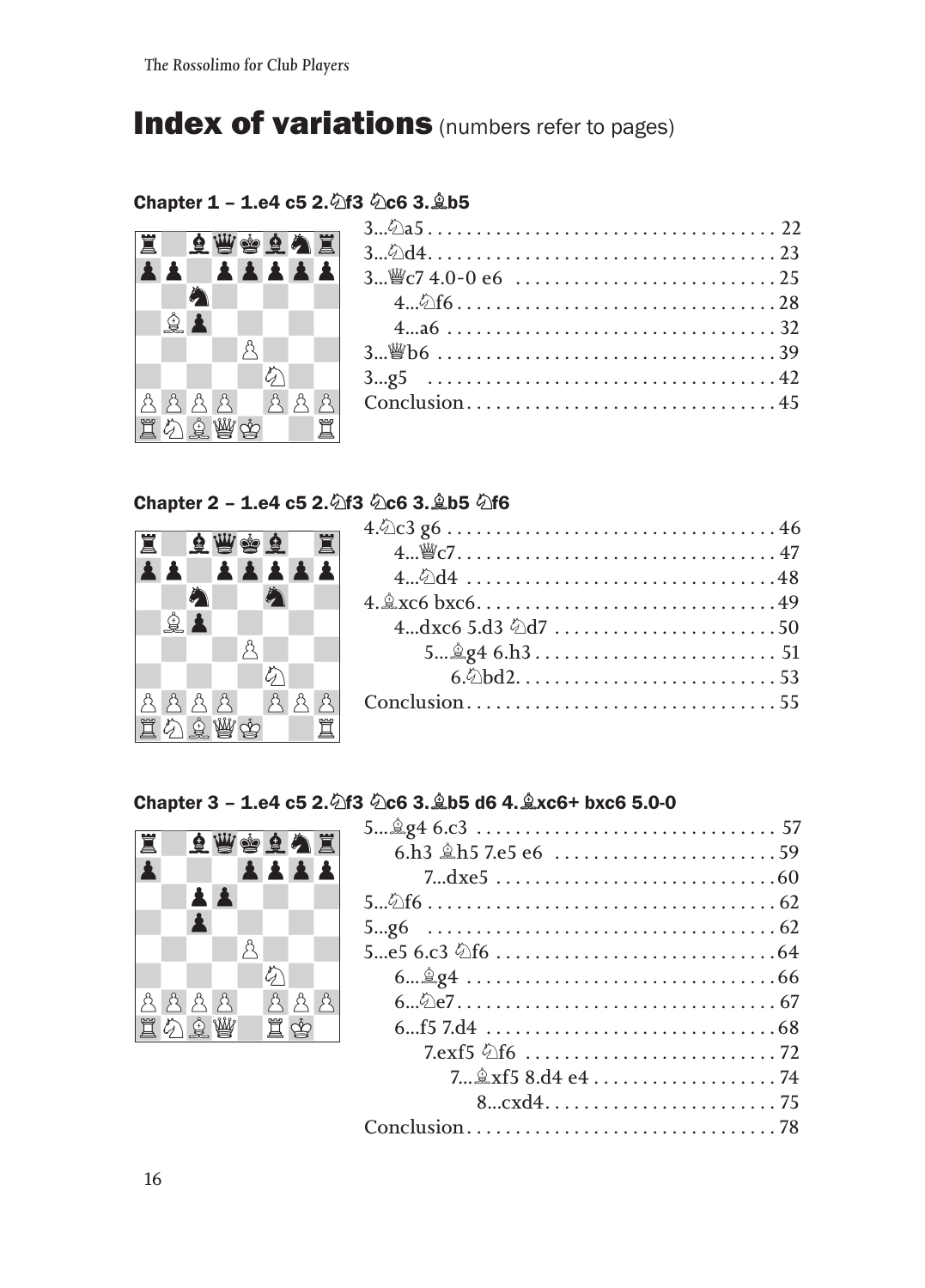#### Chapter 4 - 1.e4 c5 2. h3 h2c6 3. kb5 d6 4.0-0

| I AWGAAI                                                                                                                                                                                                                                                                                                                                                            |  |               |  | 4 @d7 5. le1 公f6 6.h3 e6  81 |  |
|---------------------------------------------------------------------------------------------------------------------------------------------------------------------------------------------------------------------------------------------------------------------------------------------------------------------------------------------------------------------|--|---------------|--|------------------------------|--|
| AA AAAA                                                                                                                                                                                                                                                                                                                                                             |  |               |  |                              |  |
|                                                                                                                                                                                                                                                                                                                                                                     |  |               |  |                              |  |
| $\begin{picture}(20,20) \put(0,0){\vector(1,0){100}} \put(15,0){\vector(1,0){100}} \put(15,0){\vector(1,0){100}} \put(15,0){\vector(1,0){100}} \put(15,0){\vector(1,0){100}} \put(15,0){\vector(1,0){100}} \put(15,0){\vector(1,0){100}} \put(15,0){\vector(1,0){100}} \put(15,0){\vector(1,0){100}} \put(15,0){\vector(1,0){100}} \put(15,0){\vector(1,0){100}} \$ |  |               |  |                              |  |
| $\Box$                                                                                                                                                                                                                                                                                                                                                              |  |               |  |                              |  |
|                                                                                                                                                                                                                                                                                                                                                                     |  | $\mathcal{L}$ |  |                              |  |
| $\beta \beta \beta \beta$ $\beta \beta \beta$                                                                                                                                                                                                                                                                                                                       |  |               |  |                              |  |
| 置负真幽 置空                                                                                                                                                                                                                                                                                                                                                             |  |               |  |                              |  |

#### Chapter 5 - 1.e4 c5 2. 行3 2c6 3. tb5 e6 4.0-0 2ge7 5.c3

|                               | 5d5 6.exd5 響xd5 7. Le1 a6  91                                         |
|-------------------------------|-----------------------------------------------------------------------|
| <b>TOWER</b><br>買<br>AA AAAAA | $7\triangleq d7.\dots\dots\dots\dots\dots\dots\dots\dots\dots\dots92$ |
|                               |                                                                       |
|                               |                                                                       |
| $\bigoplus$                   |                                                                       |
|                               |                                                                       |
|                               |                                                                       |

#### Chapter 6 - 1.e4 c5 2. 行3 2c6 3. tb5 e6 4.0-0 2ge7 5.c3 a6 6. 克a4 b5 7.♗c2 ♗b7

| 亘 |   |                   |                  | w \$ 2      |   | 亘 |
|---|---|-------------------|------------------|-------------|---|---|
|   | ġ |                   | $\blacktriangle$ | 有主主主        |   |   |
|   |   |                   |                  |             |   |   |
|   | Å |                   |                  |             |   |   |
|   |   |                   |                  |             |   |   |
|   |   | щ                 |                  | グ           |   |   |
|   |   |                   |                  | $\triangle$ | Å | 八 |
|   |   | る<br>さんしょう<br>このは |                  | Ĭ           |   |   |

 $\frac{1}{3}$  $\frac{Q}{A}$  $\begin{tabular}{c|ccccc} $\mathbb{A}$ & $\mathbb{A}$ & $\mathbb{A}$ & $\mathbb{A}$ & $\mathbb{A}$ \\ $\mathbb{Z}$ & $\mathbb{A}$ & $\mathbb{Z}$ & $\mathbb{Z}$ \\ $\mathbb{Z}$ & $\mathbb{A}$ & $\mathbb{Z}$ & $\mathbb{Z}$ \\ $\mathbb{Z}$ & $\mathbb{Z}$ & $\mathbb{Z}$ & $\mathbb{Z}$ \\ $\mathbb{Z}$ & $\mathbb{Z}$ & $\mathbb{Z}$ & $\mathbb{Z}$ \\ $\mathbb{Z}$ & $\mathbb{Z}$ & $\mathbb{Z}$ & $\mathbb{Z}$ \\ $\mathbb{Z}$ & $\mathbb{Z}$ & $\mathbb{Z}$ & $\mathbb{Z}$ & $\mathbb{Z}$$ 

直久食业

| $8\&2g6.\dots 103$    |  |
|-----------------------|--|
| 8d5 9.e5   b6  105    |  |
| 9d4 10. e4   106  107 |  |
|                       |  |
| $10\frac{5}{45}109$   |  |
|                       |  |
|                       |  |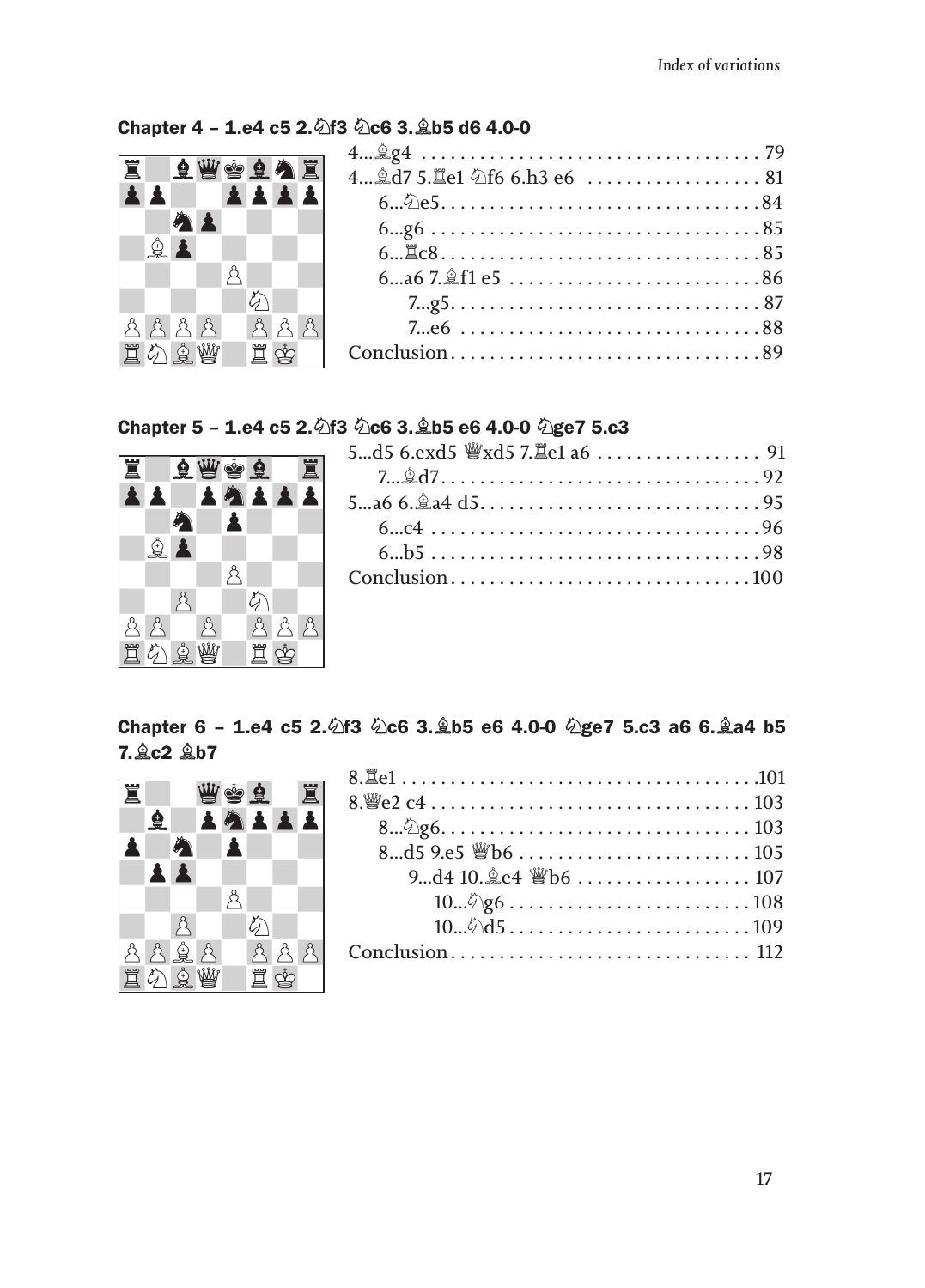#### Chapter 7 - 1.e4 c5 2. 个f3 2c6 3.  $\&$  b5 e6 4.  $\&$ xc6

|  |                                               |  |  | Z QWOOAX |  |
|--|-----------------------------------------------|--|--|----------|--|
|  | <b>AA A AAA</b>                               |  |  |          |  |
|  | $\mathbb{R}$ $\blacksquare$                   |  |  |          |  |
|  |                                               |  |  |          |  |
|  |                                               |  |  |          |  |
|  |                                               |  |  |          |  |
|  | $\beta \beta \beta \beta$ $\beta \beta \beta$ |  |  |          |  |
|  | 買め食蟹杏 買                                       |  |  |          |  |

#### Chapter 8 – 1.e4 c5 2.♘f3 ♘c6 3.♗b5 e6 4.♗xc6 bxc6 5.d3 ♘e7

![](_page_14_Picture_4.jpeg)

#### Chapter 9 – 1.e4 c5 2.♘f3 ♘c6 3.♗b5 e6 4.♗xc6 bxc6 5.d3 ♘e7 6.♕e2

![](_page_14_Picture_6.jpeg)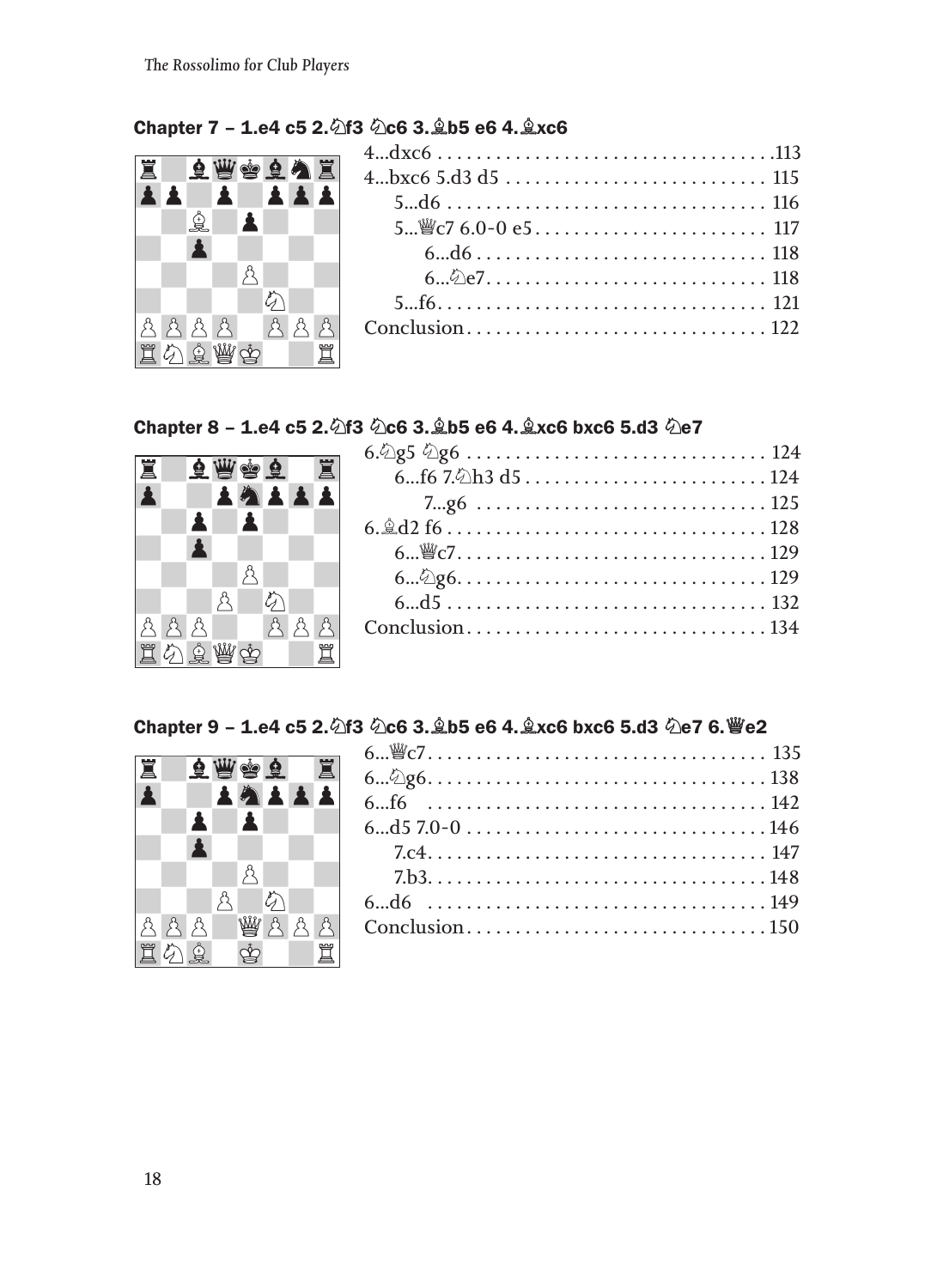#### Chapter 10 - 1.e4 c5 2. 个f3 2c6 3. *Lb5* g6

|   |                                   |            |  |               | 4.0-0 奠g7 5. Le1 e5 6.b4 公xb4 7. Leb2 a6  153 |  |
|---|-----------------------------------|------------|--|---------------|-----------------------------------------------|--|
| 買 |                                   |            |  | <b>QWOOAE</b> | 7 $\mathbb{W}$ C7 154                         |  |
|   | $\blacktriangle$ $\blacktriangle$ | <b>AAA</b> |  |               |                                               |  |
|   |                                   |            |  |               | $7\textcircled{2}$ ge7 156                    |  |
|   | 21                                |            |  |               | 5公f6 6.e5 公d5 7.公c3 公c7 8. gxc6 dxc6          |  |
|   |                                   |            |  |               |                                               |  |
|   |                                   |            |  |               |                                               |  |
|   |                                   |            |  |               |                                               |  |
|   | 置勾鱼幽空                             |            |  |               |                                               |  |

#### Chapter 11 – 1.e4 c5 2.♘f3 ♘c6 3.♗b5 g6 4.♗xc6 dxc6

| Ï               |   |                    | <b>199112</b>    |           |   |   |
|-----------------|---|--------------------|------------------|-----------|---|---|
| $\blacklozenge$ | Δ |                    | $\blacktriangle$ | E.        |   |   |
|                 |   | Å                  |                  |           |   |   |
|                 |   | Å                  |                  |           |   |   |
|                 |   |                    |                  |           |   |   |
|                 |   |                    |                  | $\hat{z}$ |   |   |
|                 |   |                    |                  | Å         | Å | 八 |
| ら<br>買          |   | <b>上上上的</b><br>公皇瞥 | $\dot{\Phi}$     |           |   |   |

#### Chapter 12 – 1.e4 c5 2. $\frac{26}{3}$   $\frac{26}{3}$   $\frac{3}{9}$   $\frac{6}{3}$   $\frac{26}{3}$   $\frac{26}{3}$   $\frac{27}{3}$  $7.\&2c30-0.8.\&2e3$   $\&17.$

![](_page_15_Picture_7.jpeg)

| 9e5 10. th6 彎d6 11.0-0-0 176                                               |
|----------------------------------------------------------------------------|
| $11.84 \ldots \ldots \ldots \ldots \ldots \ldots \ldots \ldots \ldots 177$ |
|                                                                            |
|                                                                            |
| 7公d7 8.奠e3 e5 9. [d2 曾e7180                                                |
|                                                                            |
|                                                                            |
|                                                                            |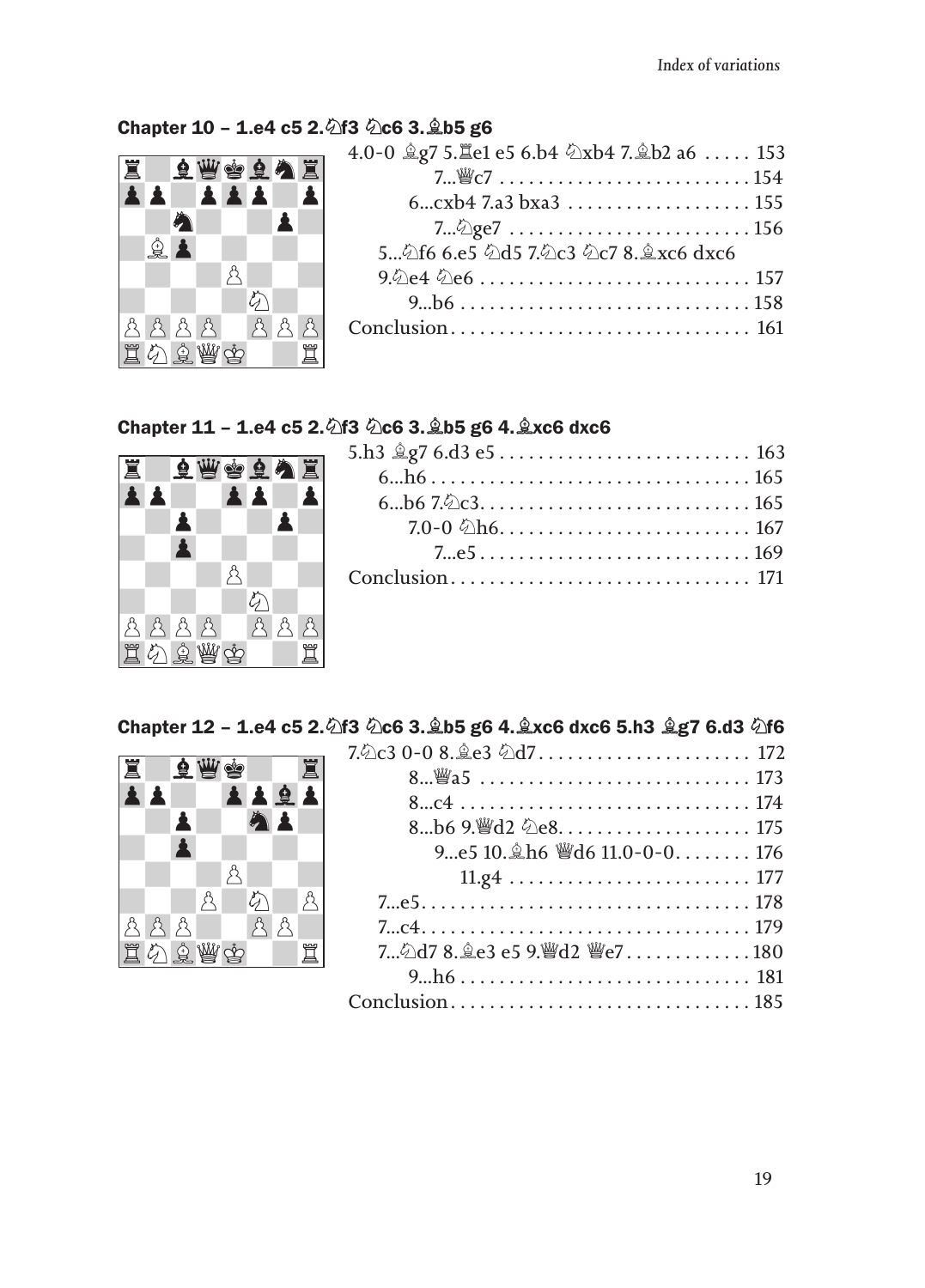#### Chapter 13 – 1.e4 c5 2.♘f3 ♘c6 3.♗b5 g6 4.♗xc6 dxc6 5.h3 ♗g7 6.d3 ♘f6 7.0-0

![](_page_16_Picture_2.jpeg)

| 70-0 8.④c3 ②e8  187                                                    |  |
|------------------------------------------------------------------------|--|
|                                                                        |  |
| 8 Ad7 9. ge3 e5 10. 曾d2 曾e7 11. gh6 gxh6 189                           |  |
|                                                                        |  |
|                                                                        |  |
| $10$ $2e8$ $11.$ $2h2$ $2e7$ $\ldots$ $\ldots$ $\ldots$ $\ldots$ $191$ |  |
|                                                                        |  |
|                                                                        |  |
|                                                                        |  |

# **Chapter 14 – 1.e4 c5 2.** $\frac{26}{3}$  **©c6 3.** $\frac{6}{3}$ **b5 g6 4.** $\frac{6}{3}$ **xc6 bxc6<br>**  $\frac{1}{2}$  **= 1.000**  $\frac{6}{3}$  **g7 6.** $\frac{8}{3}$ **e1**  $\frac{10}{3}$ **c7 .......**

| Ï |     |    |      |           |         | <b>全曹空全角耳</b> |
|---|-----|----|------|-----------|---------|---------------|
| Å |     | Å. |      | 主主        |         |               |
|   | Å   |    |      |           |         |               |
|   | Å   |    |      |           |         |               |
|   |     |    | Ω    |           |         |               |
|   |     |    |      | $\hat{z}$ |         |               |
| ै | 888 |    |      | $\beta$   | $\beta$ | රි            |
|   |     |    | の夏幽空 |           |         |               |

| 6公f6 7.e5 公d5 8.c4 公c7 9.d4200                 |
|------------------------------------------------|
|                                                |
|                                                |
|                                                |
| 6 $\triangle$ h6 7.c3 0-0 8.d4 $\angle$ b6 207 |
| 8cxd4 9.cxd4 d6 207                            |
|                                                |
|                                                |
|                                                |
|                                                |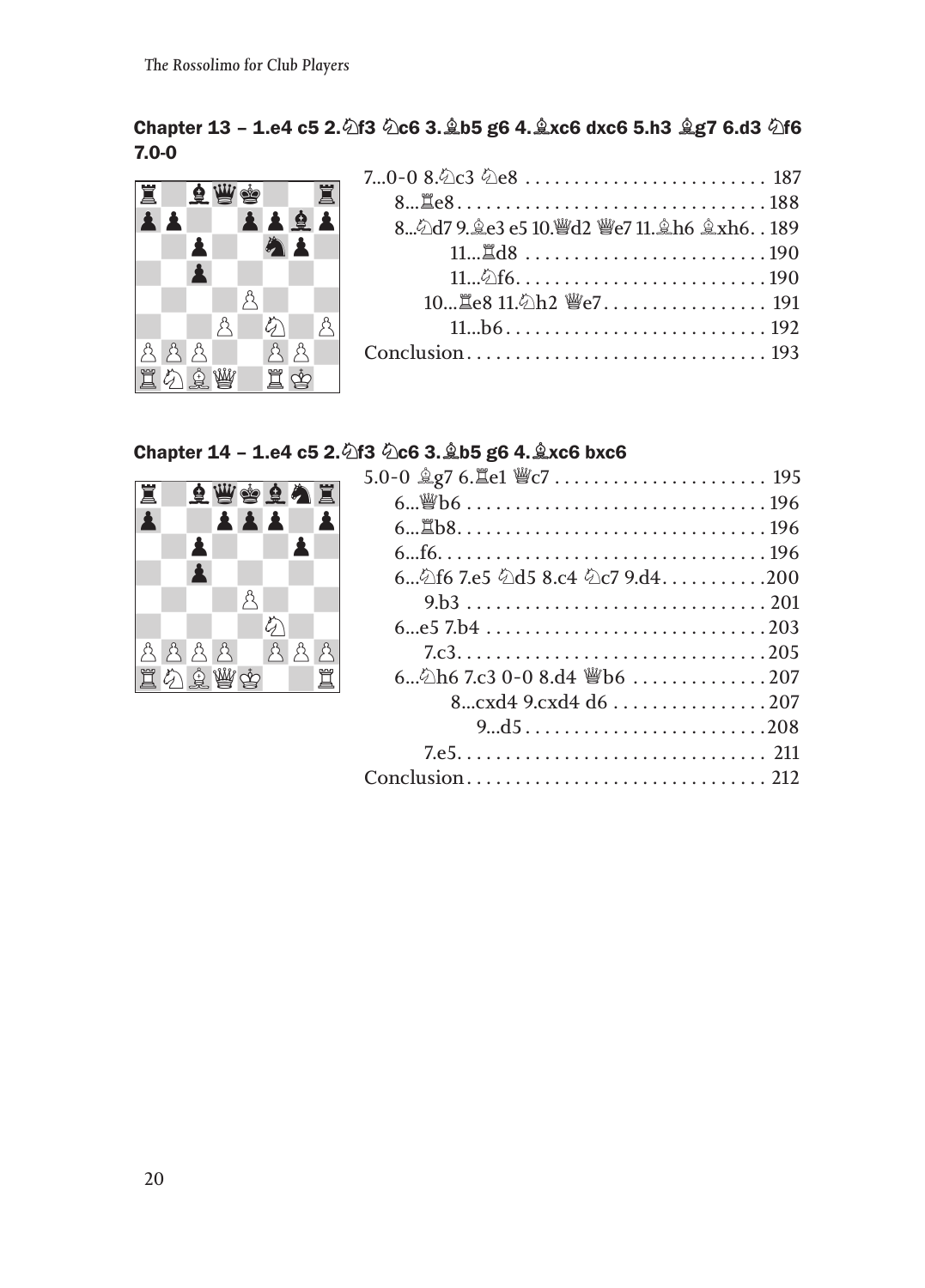plan: 6.e5! ♘d5 7.c4 ♘b6 8.♘bd2  **食g4 9.h3 鱼h5 10.e6! 0-0-0 11. 響e2** ♕d6 12.exf7 e5 13.0-0 Naiditsch-Kuzubov, Spain tt 2020.

6.e5!䩲 ♘b6 7.♘bd2 ♗f5 8.0-0

Or 8.♕e2 e6 9.h3 ♗e7 10.♘e4 h6 11.0-0 with the somewhat better chances, Amin-Rapport, Abu Dhabi 2018.

8...e6 9.b3 ♗e7 10.♗b2 0-0 11.♖e1 a5 12.a4

![](_page_17_Picture_5.jpeg)

Of course, Black has a very solid position: he has two bishops and no obvious weaknesses with the exception of the doubled c-pawns. White's superiority consists of the small space advantage and also the fact that the pawn on e5, supported by the bishop on b2, significantly restricts Black's active possibilities. 12... 2d5 13. 2e4 曾c7 14. 2fd2± White wants to transfer the knight via c4 to d6, Bologan-Lautier, Poikovsky 2003.

#### B2b) 5...♗g4

A logical move: Black brings the bishop into play, which the opponent could have prevented with the move h2-h3, and pins the  $\triangle$ f3, preventing White from developing his pieces conveniently. Here White has two equally good plans: to take on f3 with either the knight or the queen.

 B2b1) 6.h3 **B2b2) 6. 2bd2** 

#### B2b1) 6.h3

White wants to clarify the intentions of the enemy bishop immediately and at the same time not to shut in his own bishop on c1.

![](_page_17_Picture_13.jpeg)

 B2b11) 6...♗h5 B2b12) 6...♗xf3

#### **B2b11) 6...** £h5 7. ⊘bd2

An accurate move, preventing the move ...c5-c4, which sometimes involves a pawn sacrifice and sometimes does not. On 7.♗f4 the move 7...c4!? follows in its best form and after 8.♘c3 cxd3 9.cxd3 White has a weak pawn on d3. Probably he will soon have to play d3-d4, even if the other black pawn is by then on c5. This leads to new simplifications. For example: 9... e6 (the knight retreat 9...∕ 2d7 is bad because of the simple 10.d4 e6 11.♕e2 ♗e7 12.0-0 0-0 13.♖ad1 –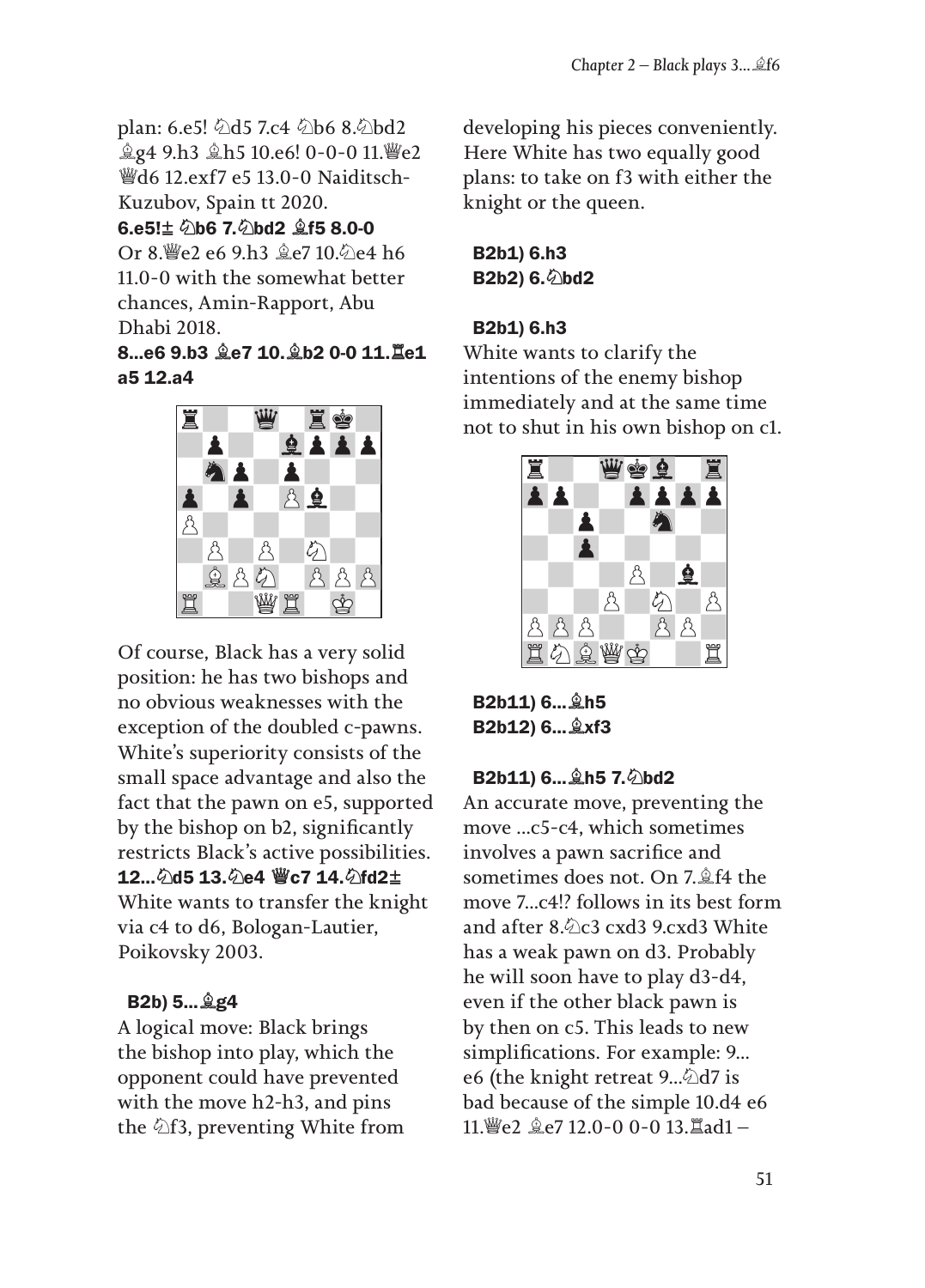♘e5 16.♘f5 ♗d3 17.♕d1 g6 18.♘c4 0-0-0 19.♘fxd6+ ♖xd6 20.♘xe5 ु $xe4$  21.  $\frac{100}{10}$ c1+ – Sambuev-Chaichi, Kitchener 2015;

• 7... De7 8.d4 cxd4 9. cxd4 2g6 10.♘c3 ♗e7 11.♘xe5 ♘xe5 12.dxe5 ♕xe5 13.♗e3 0-0 14.♕d2 ♗b4 15.♗d4 ♕e7 16.a3 ♗a5 17.♕e3 d6 18. g3 f6 19. Levednichy-Wonner, Nancy blitz 2017.

#### 8.♗g5

8.d4 exd4 9.cxd4 (9.♖e1 dxc3 10.♘xc3 ♗e7 11.e5 ♘d5 12.♘xd5 cxd5 13. *with* sales a b7=) 9... ⁄ 2xe4 10. le1 d5 11. $\&$ c3 f5 12. $\&$ e5 $\pm$ .

#### 8...♗e7 9.d4 cxd4 10.cxd4 d6 11.dxe5 dxe5 12.♕c2

On account of the weakness of the pawn on c6, White has a small advantage.

#### **B3b) 6...d6 7.c3 ۞f6**

7...e5 8.d4 cxd4 9.cxd4 ♘f6 10.dxe5 dxe5 11.♕c2 ♗d6 12.♗e3 0-0 13. Dd2 *Q***g4** 14.h3 *Qh5* 15. Dh4 ♖fc8 16.♖ac1 ♘d7 17.g4 ♗g6 18.♖fd1 ♗e7 19.♘f5 ♗f8 20.♘b3 c5 21.♕d2䩲 Macieja-Czarnota, Grodzisk Mazowiecki 2007.

#### 8.♖e1 e5

![](_page_18_Picture_10.jpeg)

Possibly it was even stronger to start with 9.♗g5 ♗e7 and only now 10.d4 cxd4 11.cxd4 0-0 12.dxe5 dxe5 13. tc2  $\angle$ e6 14. 2bd2  $\angle$  ab8 15. b3±.

9...cxd4 10.cxd4 ♗g4 11.dxe5 dxe5 12.♘bd2 ♗b4 13.♕a4 ♗xd2 14. ⊘xd2 0-0 15. ⊘b3

The knight wants to establish itself on the excellent square c5, blocking the weak c6-pawn.

15...⊘d7 16. ĝe3 ĝe6 17. lẽc1± Bologan-Moiseenko, Tripoli 2004. Black has a very unpleasant position, but I did not succeed in converting my advantage, and in the end Moiseenko went through to the next round of the World Championship.

B3c) 6...⊘e7 7. 2g5

![](_page_18_Picture_16.jpeg)

Freeing the path of the pawn on f2. This manoeuvre was invented by David Ionovich Bronstein, though admittedly in a slightly different position, after 5...♘e7, without the inclusion of the moves 5...♕c7 6.0-0. These additional moves favour White (castling is useful for him, whereas it is far from clear that the queen stands better on square c7 than on d8). As a result,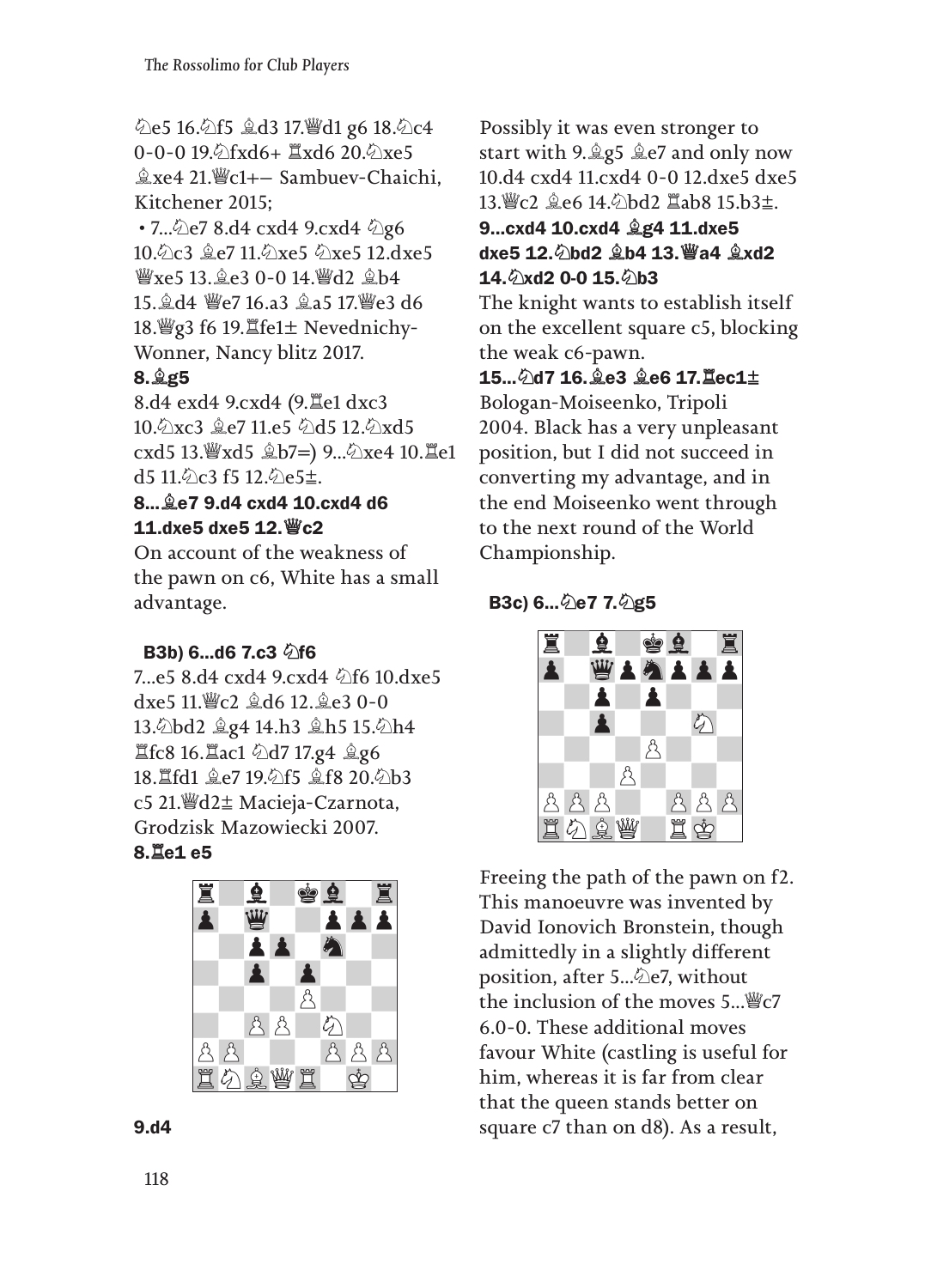White manages to establish control over Black's pawn armada. Less convincing is 7.♕e2 e5  $(7...\&g6!)$  8. $\&g5$  h6 9. $\&h3$  d6 (9... g5 10.f3 d6 11.♘f2 f5 12.exf5 ♗xf5 13.♘d2 ♗g7 14.♘de4 0-0 15.♗e3 ♘d5䩱 Marcelin-Lautier, France tt 2003) 10.f4 ♗xh3 11.gxh3 exf4 12.♗xf4 ♘g6 13.♗g3 ♗e7 14.♘d2 0-0, unclear. Recently in a blitz tournament in memory of seventh World Champion Vasily Vasilyevich Smyslov, Alexander Grischuk tried to 'modernise' Bronstein's idea by playing 7. h4!?. After 7... 2g6 8. ₩h5 ♘xh4 9.♕xh4 ♗e7 10.♗g5 f6 11.♗e3 0-0 12. ∂d2 d5 13. ∂b3 c4 14. dxc4 f5

![](_page_19_Picture_2.jpeg)

analysis diagram

15.♗g5 ♗xg5 16.♕xg5 fxe4, a double-edged position arose in Grischuk-Sjugirov, Moscow blitz 2021.

The furore created by AlphaZero has raised a general interest in advances of the rook's pawn at the first convenient moment. The position after 7.h4 e5 (White is better after 7...d6 8.h5 h6 9.♘h2 g5 10.hxg6 ♘xg6 11.f4 ♖g8 12.♕h5 ♕e7 13.♘f3 ♕f6 14.♕h2 d5 15.♘c3䩲

Motylev-Ivic, Tornelo hybrid 2021) 8.h5 has been tested at the very highest level, though admittedly, as it often does nowadays, mostly in online blitz games.

![](_page_19_Picture_7.jpeg)

analysis diagram

 • 8...♘g8 9.♘h2 ♘f6 10.f4 ♗e7 11.♘c3 d6 (Caruana-Carlsen, Clutch Chess Showdown rapid 2020) 12. If 3 h 6 13. f 5  $\pm$ ;

• 8...d6 9.⁄2h2 ⊘g8 10.f4 ⁄2f6 11.fxe5 dxe5 12.h6 ♗e6 13.hxg7 ♗xg7 14.♗g5 ♘d7 15.♘d2 h5 16.♕e1 f6 17.♗h4 0-0-0䩱 Caruana-Carlsen, Clutch Chess Showdown rapid 2020; • 8...h6 9.♘h2 d6 10.f4 exf4 11.♗xf4 g5 12.♗d2 ♗g7 13.♗c3 0-0 14.♗xg7 ♔xg7 15.♕d2 ♗e6 16.♕c3+ f6 (no better is 16...♔h7 17.♘d2 f5 18.♖ae1 f4 19.e5 d5 (Aronian-Radjabov, Meltwater Tour rapid 2021) 20. b3! ♘f5 21.♘xc5) 17.♘d2 ♖f7 18.♖f2 ♖af8 19.♖af1 ♕b6 20.♘c4 ♕b8 21.b3 d5 22.♘b2 ♕b4 23.♘a4 ♕xc3 24.��xc3 f5 25.��a4± Anand-Gelfand. Legends of Chess rapid 2020. The plan with h4-h5 is quite promising and fully deserves additional study. However, the jump with 7.♘g5 also deserves further scrutiny.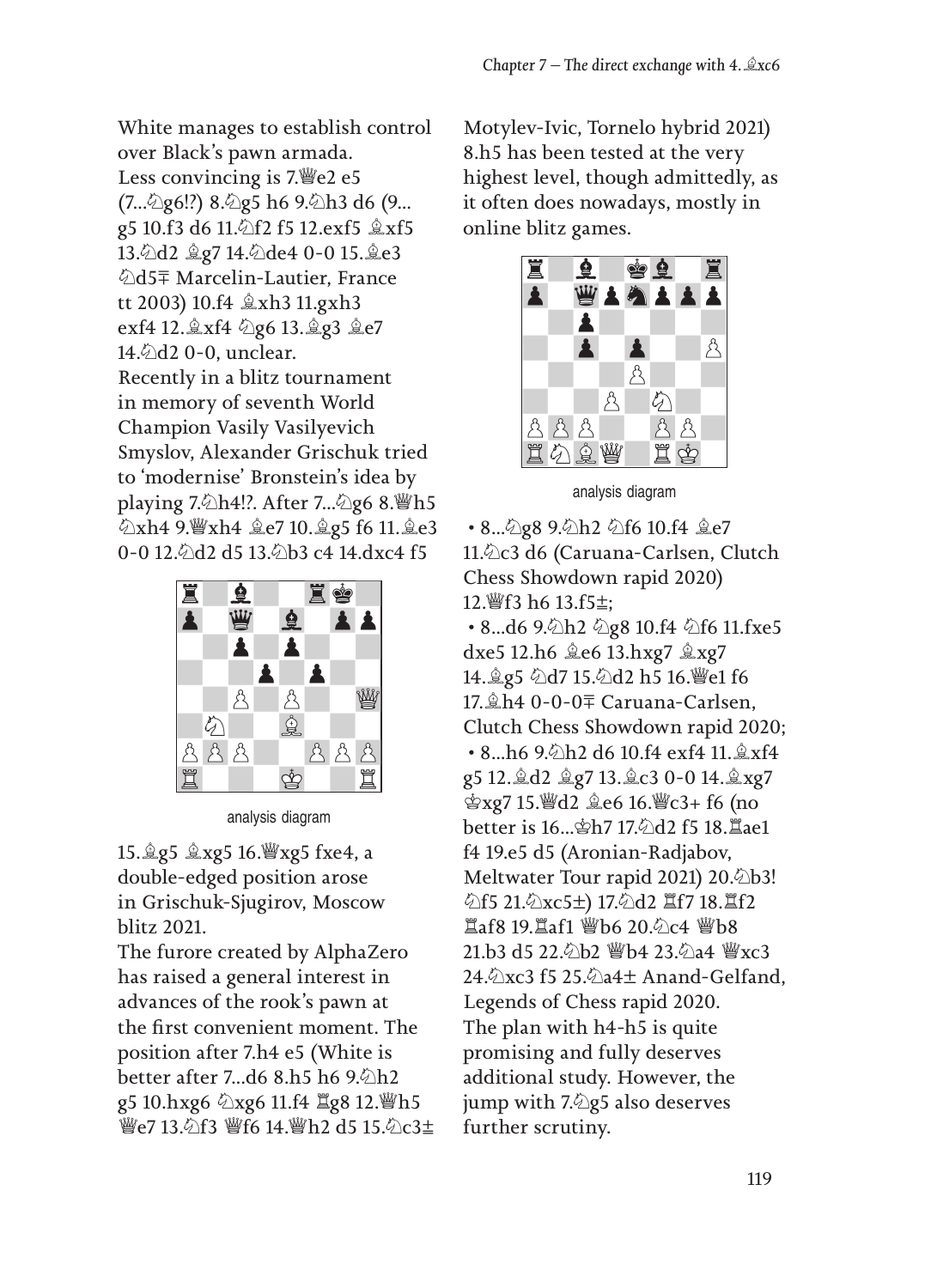![](_page_20_Picture_1.jpeg)

Fabiano Caruana

#### 7...f6

7...h6 8.♘h3 (dubious is 8.♕h5 g6 9.♕h4 ♗g7 10.♘h3 g5 11.♕h5 e5 12.♔h1 d6 13.♘g1 (Vokhidov-Sjugirov, Titled Tuesday blitz 2021) 13...♗e6 14.c4 ♕d7 15.h3 0-0 16. ∕2c3 f5∓) 8...d6 9.f4 g6 10. *a***d2** ♗g7 11.♗c3 ♗d4+ (Etmans-Peng Zhaoqin, Wijk aan Zee 2004) 12. $\triangle$ f2. It is necessary to move the knight from the diagonal of the c8-bishop. Later White can either exchange on d4, or transfer the knight from b1 via d2 to f3. In my view, White can perfectly well count on a small advantage here. 8.♘h3 g6!? 9.f4 ♗g7

![](_page_20_Picture_5.jpeg)

#### 10.c4

Adopting the standard set-up – White prevents ...c5-c4 once and for all. Not so promising is 10. $\triangle$ d2 d6!?, or 10. ⁄2c3 0 - 0 11. *Φh1* d6 12. <sup>*Q*</sup>g1 *L*<sub>a6</sub> 13.♘f3 c4 14.d4 (Caruana-Piscopo, Arvier 2007) 14...♖ab8 15.♕e2 f5 with good counterchances for Black.

#### 10...0-0 11. $\Diamond$ c3 $\pm$  f5

We have already spoken of how White usually reacts to the breaks ...d7-d5 and ...e6-e5, but now we see this possibility for Black. 12.♕e1

![](_page_20_Picture_10.jpeg)

White prepares the transfer of the queen to h4 in order to start an attack on the kingside. In addition, if the chance arises, he will play e4-e5, and the pawn on e5 will be have additional defence. It is also worth considering 12.e5 d6 13.exd6 (weaker is 13.♗e3 dxe5 14.♗xc5 exf4 15.♘xf4 e5 with mutual chances) 13...♗d4+ 14.♔h1 ♕xd6 15.♘g5 e5 16.♘e2 with the initiative for White.

#### 12...d6 13. 2g5

This move gives the impression that the only thought on White's mind is to go and give checkmate as soon as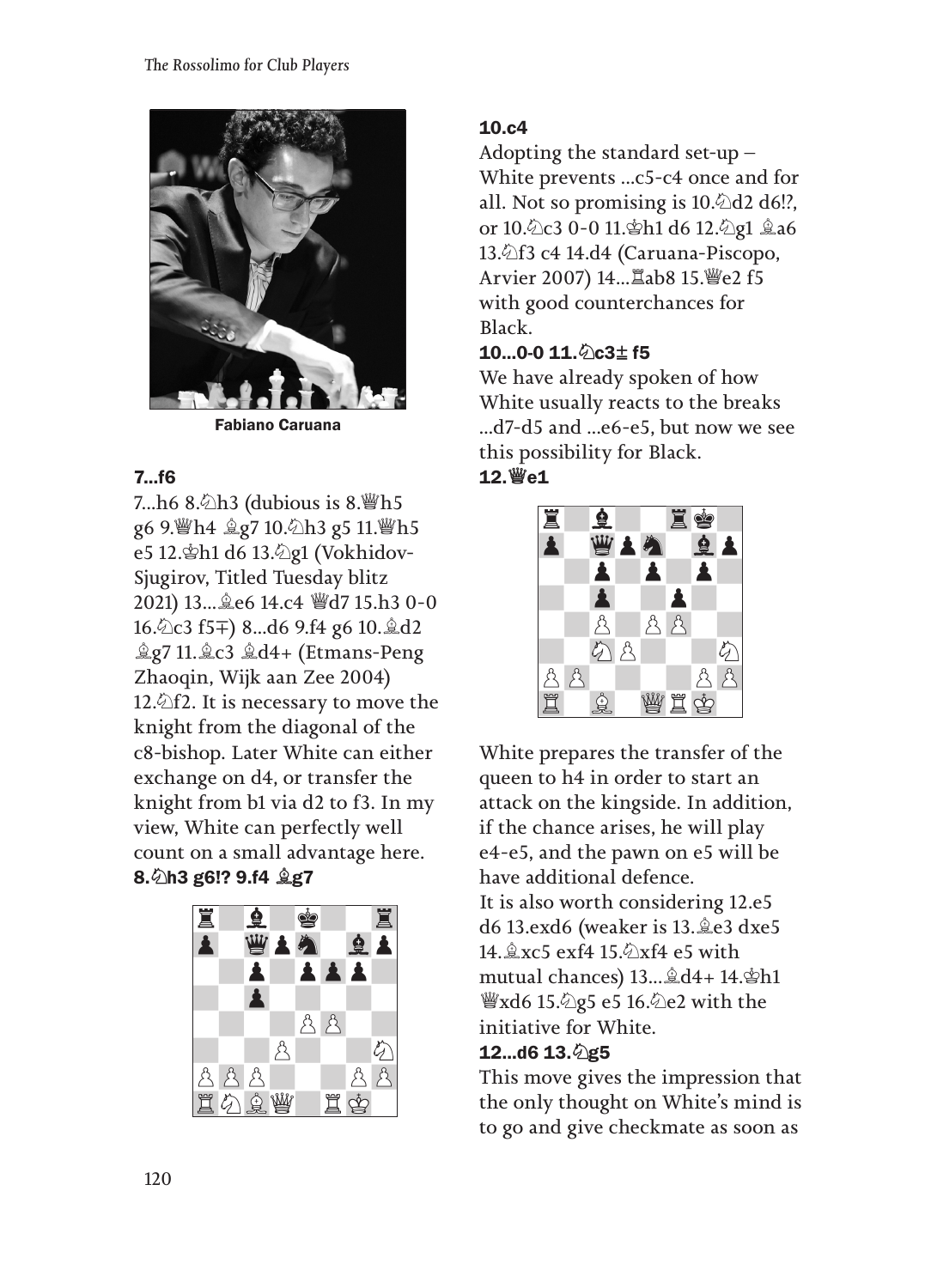possible; in reality, the knight jump pursues a whole different idea.

#### 13...e5 14.fxe5 2xe5 15. 4f3

And this is White's idea: the knight returns to its rightful place on the board with tempo and takes control of the two important central squares e5 and d4.

#### 15...♗g7 16.♕h4

Now White also has taken control of some important dark squares on the kingside, g5 and h6. The exchange of dark-squared bishops will be quite unpleasant for Black.

#### 16...fxe4 17.dxe4

It is important to retain control of f5 and not allow the enemy knight or bishop to come there.

#### 17...♗e6 18.♗h6

White has a clear advantage, e.g.: 18...♗xc4 19.♗xg7 ♔xg7 20.e5 ♗g8 20...  $xf1$ ? 21. ②g5+-.

#### **21.exd6 曾xd6 22. e4**

White has a strong initiative for the sacrificed pawn.

![](_page_21_Picture_12.jpeg)

#### B4) 5...f6

This move was first played by Grandmaster Yuri Razuvaev. The idea is understandable: in reply to e4-e5, Black wants to exchange on e5 and then follow it up with ...d7 d6 and ...e6-e5, creating a strong pawn formation in the centre. However, White does not need to hurry with the thematic central advance on the e-file and can instead prepare it thoroughly and play it at a more suitable moment. 6.0-0

![](_page_21_Picture_16.jpeg)

#### 6…⊘e7

In reply to 6...e5 White reacts the same way by freeing the f-pawn: 7.♘h4 g6 8.f4 d6 9.fxe5 (the sharper 9.f5  $\&e7$ 

![](_page_21_Picture_19.jpeg)

analysis diagram

10.g4 (Bologan-Sevian, Speed Chess GP blitz 2021) is also possible, but here after 10...d5 a very sharp position arises) 9...dxe5 (now Black is left with doubled isolated c-pawns, but in the event of 9...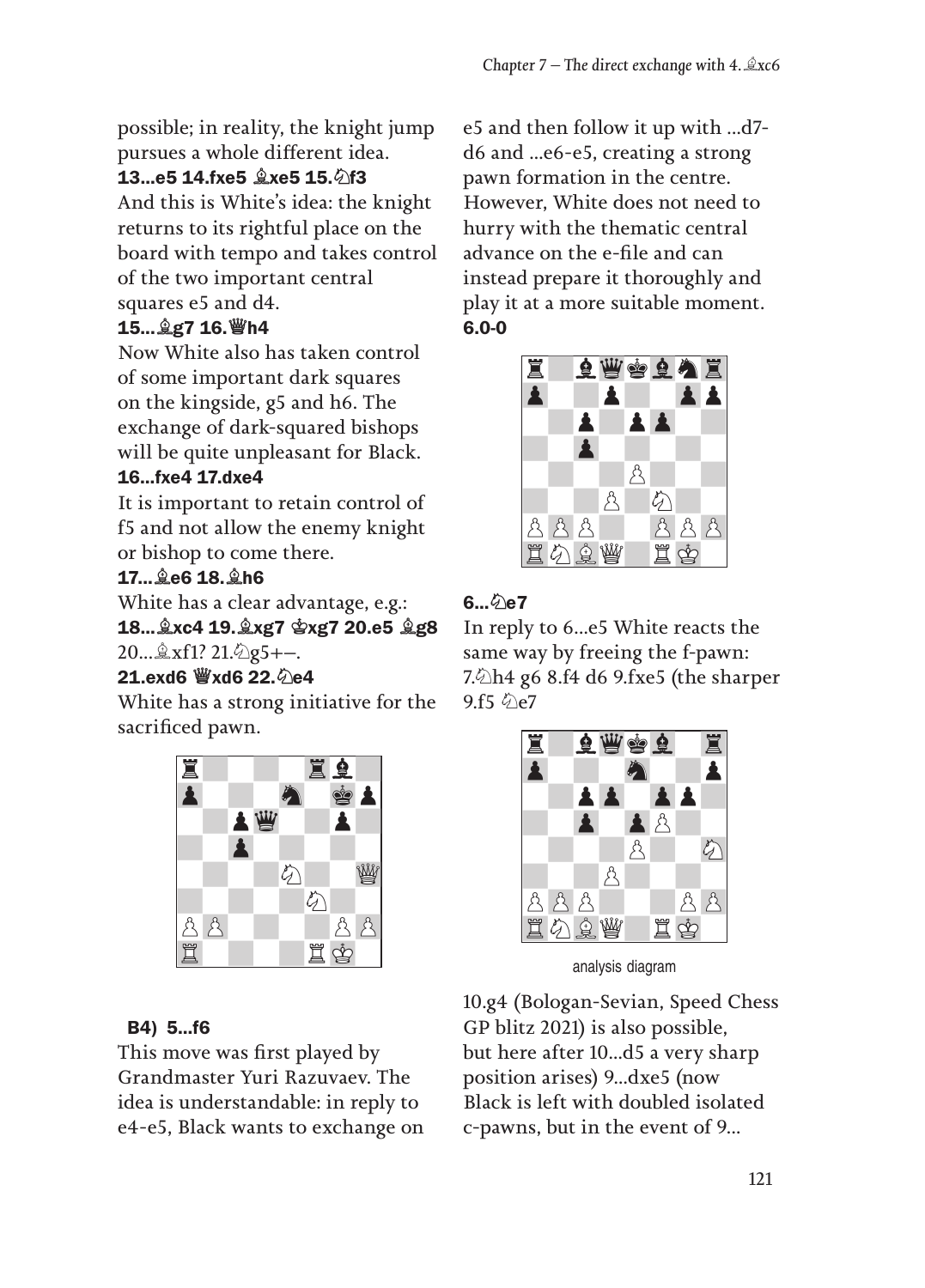#### fxe5 10.♕f3 ♕e7 11.♗g5! ♕g7

12.♕g3 ♗e6 13.♘a3 he has a very unpleasant position) 10.♘f3 ♗e6 11.b3 ♘e7 12.♗e3 ♘c8 13.♕d2 ♘b6 14. lf2 公d7 15. 公c3± Stojanovic-Indjic, Serbia tt 2014.

#### $7.$

In the stem game, White did not find the correct plan: 7.♖e1 ♘g6 8.♘bd2 ♗e7 9.♘f1 0-0 10.h4 d6 11.h5 ♘h8 12.♘g3 ♘f7 13.♘h2 d5 with chances for both sides, Himmel-Razuvaev, Dortmund 1993.

#### 7...g6 8.f4 d6

Practice has also seen 8...♗g7 9.c4 (the standard move, and here it can also be employed: Black stands rather passively. Therefore, White hardly need fear ...c5-c4. After 9. 2f3 0-0 10. 2c3 a 5 11. 2e3 White's chances are preferable) 9...0-0 10. c3 d6 11. 曾e2 曾c7 12. e3± Carlsson-Moravec, Pardubice 2017.

#### 9. 2f3 **gg7**

![](_page_22_Picture_8.jpeg)

#### 10.e5!?

Consequential, although it was also possible to wait with this move and continue to strengthen the position. After 10. ⁄2c3 0-0 11. *We1* Black is still not threatening 11... e5, since the continuation 12.fxe5 fxe5 13.♕h4, threatening 14.♗h6, is obviously unfavourable for him. 10...0-0 11.♘c3 f5 12.♖e1 ♗a6 13.♕e2䩲 Nevednichy-Manik, Odorheiu 1995.

#### **Conclusion**

The capture on c6 has a deep positional basis, and if White manages to complete the positional pawn clamp by means of c2-c4 and e4-e5, things become very bad for Black. In this sense, Black's slow responses discussed in this chapter leave enough time for White to establish a grip. An important point is the inclusion of the f-pawn in the battle after 4...bxc6 5.d3 ₩e7 6.0-0 ۞e7 7.۞g5.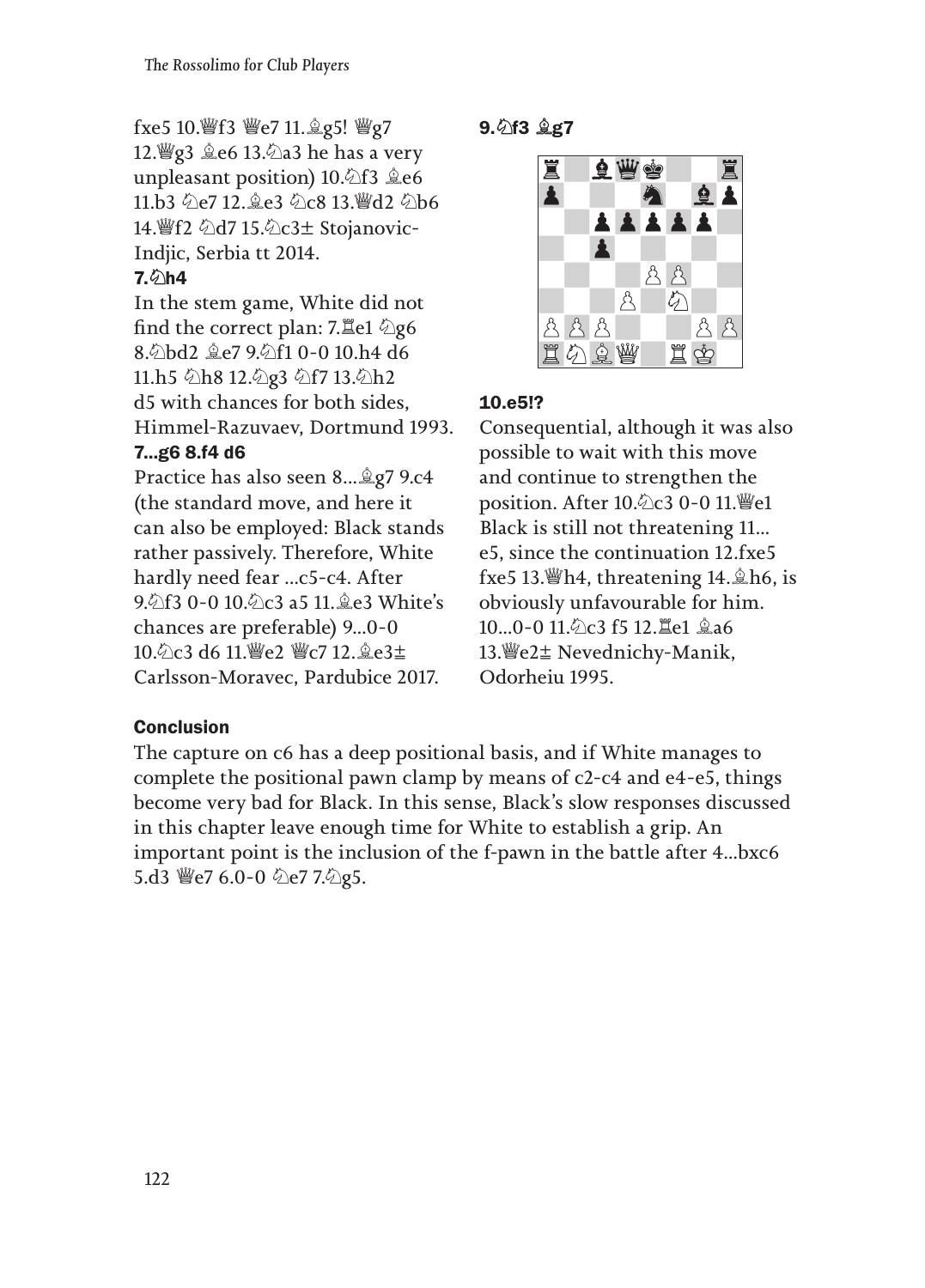#### CHAPTER 14

## The fianchetto with 4....bxc6

1.e4 c5 2.♘f3 ♘c6 3.♗b5 g6 4.♗xc6 bxc6

![](_page_23_Picture_4.jpeg)

An ambitious continuation: Black creates a large pawn mass in the centre, which he hopes to set in motion with the support of his bishops. However, this mass can turn out to be cumbersome and clumsy, and only interfering with his own bishops (especially the light-squared one). As for White, of course, he would very much like to eliminate the d7-pawn to isolate its neighbours and put his knight on c4, in order to exploit the doubled pawns on the c-file.

#### 5.0-0 ♗g7 6.♖e1

![](_page_23_Picture_7.jpeg)

- A) 6...♕c7
- B) 6...♕b6
- C) 6...♖b8
- D) 6...f6
- E) 6...♘f6

#### F) 6...e5

#### G) 6... 2h6

In reply to the modest move 6...d6, White prepares to seize the centre with 7.c3 ♗g4 (more principled is 7...♘f6, but here too, White has straightforward play: 8.d4 cxd4 9.cxd4 0-0 10.♘c3 ♘d7 11.♗e3 ♖b8 12.♕d2 c5 13.♖ad1 cxd4 14.♗xd4 ♗xd4 15.♘xd4䩲 Eljanov-Le Quang Liem, Lichess.org blitz 2020; nor is full equality promised by 7... $\triangle$ h6 8.d4 cxd4 9.cxd4 0-0 10.♘c3 ♗g4 11.♗e3 f6 12.h3 ♗xf3 13.♕xf3 ♖b8 14.b3䩲 Onischuk-Dourerassou, Titled Tuesday blitz 2020) 8.h3 ♗xf3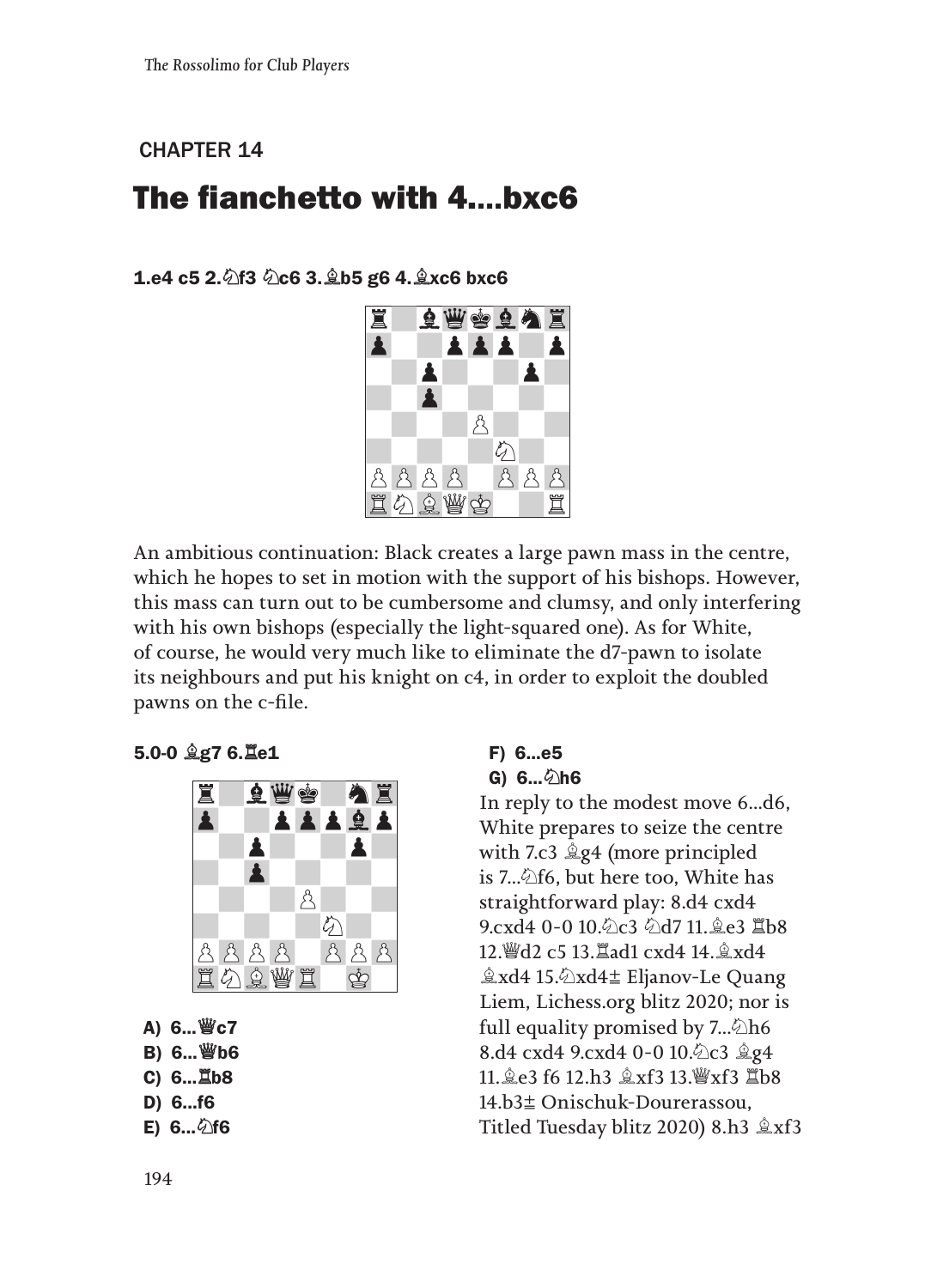9.♕xf3 e5 10.a3!? (quite ambitious, though White has other plans; for example, it is possible simply to develop the pieces in the centre, retaining slight pressure) 10...♘e7 11.b4 0-0 12.bxc5 d5 13.d3 ♕a5 14.a4 ♖ab8 15.♕e2䩲 Carlsen-Polgar, Mexico City rapid 2012.

#### A) 6...♕c7

![](_page_24_Picture_3.jpeg)

The idea of this relatively rare move is to take greater control of square e5 and not to allow the white pawn on e4 to advance there, and then to attack that pawn with the move ...f7-f5.

#### 7.h3

It is worth considering the more direct plan with 7.c3, for example: 7...♘f6 8.e5 ♘d5 9.d4 cxd4 10.♕xd4 (10.c4!?) 10...♗b7 11.♘bd2 f5 12.exf6  $\&xf6\,13.\,$   $\&g4\,0-0\,14.\,$   $\&e4\,$   $\&g7$ 15. Wh4± Bologan-Tabatabaei, Titled Tuesday blitz 2021.

#### 7...d6 8.c3 ♘f6

Insufficient for equality is 8...f5 9.exf5  $\&$ xf5 10.d4 cxd4 11. $\&$ xd4 e5 12.f4! (White does not hurry with the exchange on f5 and for now invites his opponent to commit himself) 12... De7 13.fxe5 dxe5

14.♘xf5 ♘xf5 15.♘d2 (Black has a batch of weaknesses and does not even have the pair of bishops by way of compensation) 15...∕ d6 16.♕f3 ♖f8 17.♕d3 ♖f7 18.♘c4 ♘xc4 19.♕xc4䩲 Macieja-Kotanjian, Martuni 2007.

#### 9.d4

In the event of 9.e5 dxe5 10.  $\&$ xe5 0-0 11.d3 ♘d5 12.♘f3 ♗f5 13.♕e2 ♖ad8 14.♘a3 e5, Black has fullyfledged counterplay, Petenyi-Ivic, Hungary 2021.

#### 9...cxd4  $10$ .cxd4  $0$ -0  $11$ . $\Diamond$ c3

![](_page_24_Picture_13.jpeg)

#### 11...c5

In reply to 11...♗b7 (Giri-Carlsen, Kolkata rapid 2019) I can recommend 12.♗f4 c5 13.d5 ♘d7 14.♖c1 and White has the easier game.

#### 12.♗g5

Not dangerous for Black is 12.♗e3 cxd4 13.♗xd4 ♗b7 14.♖c1 ♕b8 15.♕d3 (Le Quang Liem-Adhiban, Moscow rapid 2019) 15...♖d8 with counterplay.

12...cxd4 13.♘xd4 ♗b7 14.♖c1 ♕b8 15.♕d2 ♖c8 16.b3 ♖c5 17.f3 ♕d8 18. e3 Lcc8 19. 2a4± Drygalov-Le Quang Liem, Titled Tuesday blitz 2020.